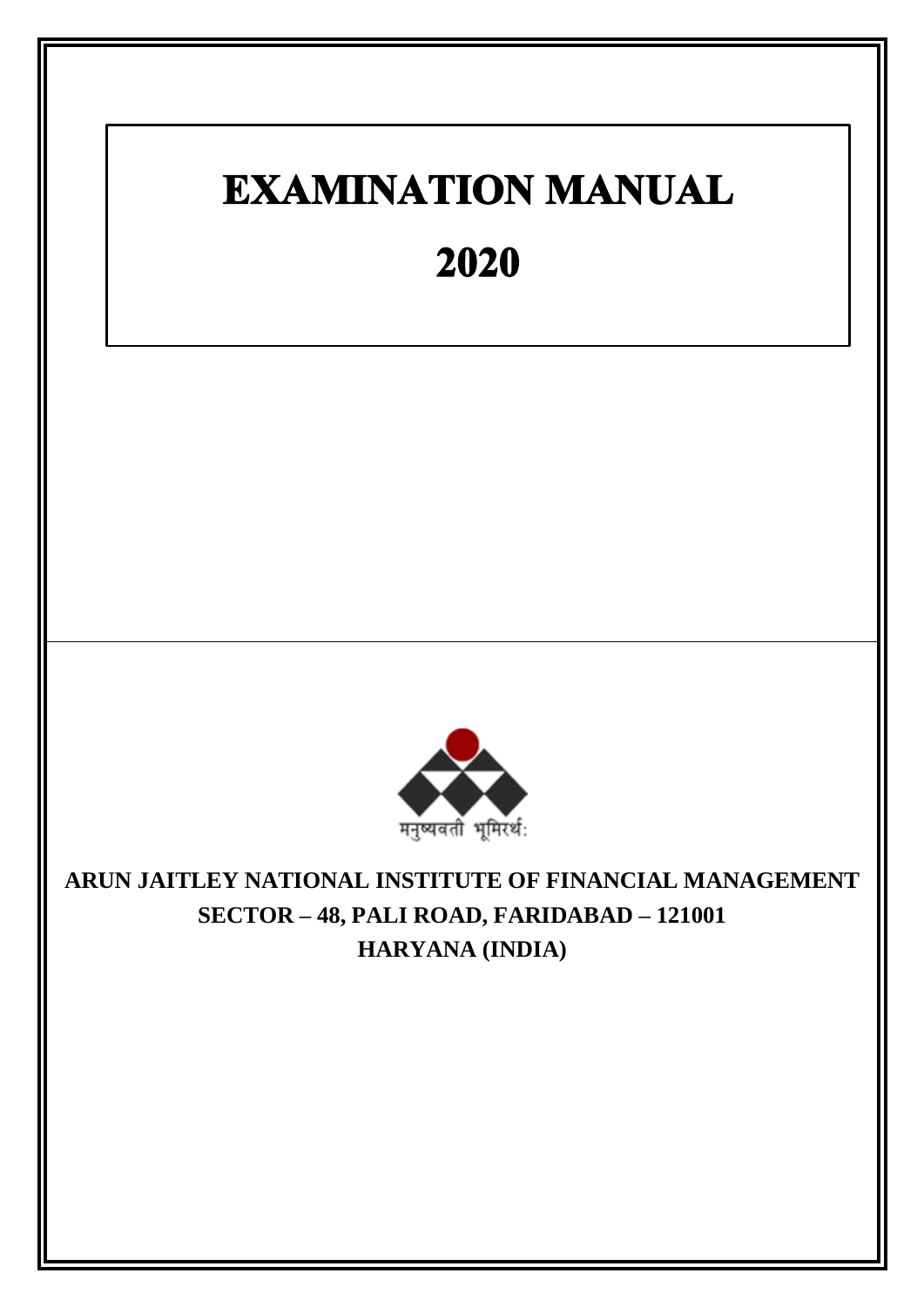

#### **Scope:**

To cover all the activities relating to the conduct of examinations, including project presentations and viva-voce as per the examination cycle.

# **Responsibility:**

The Controller of Examination (COE) is responsible for the conduct of examinations assisted by Examination Cell.

#### **Schedule of Examinations:**

The Regular Examinations for all Long Term Programme are conducted in phases namely Term-I, Term-II, Term-III etc. as per schedule

The number of papers and duration of examination may vary as per programme / number of credits assigned to that subjects. Similarly, all term examinations are conducted at the end of respective terms.

#### **Examination Norms:**

The components for evaluation of a participant in a term of long-term programme i.e., PGDM (Financial Management), PTC, PGDGA&IA, FPM, and PGDM (Finance) are as follows:-

#### **I. Continuous Evaluation**

# **II. Term Examination**

# **I. Continuous Evaluation-**

# **i) PGDM (FM)**

The Continuous Evaluation enables the participants to know their status and make improvement in the weaker areas. This will carry 70% weightage in each subject in a term and would be of 70 marks for full-credit papers and 35 marks for half-credit papers.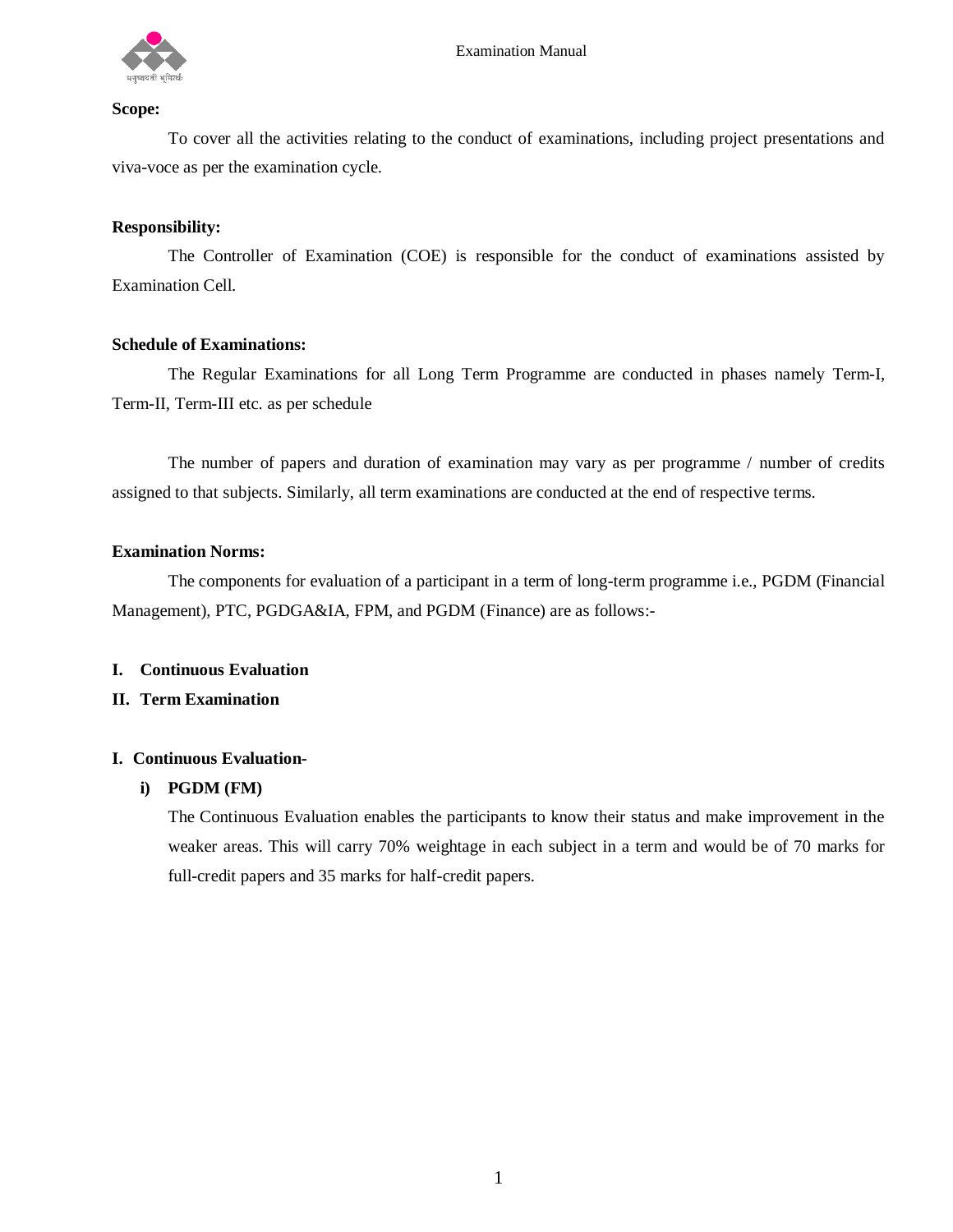

| <b>Credits</b><br><b>Marks</b> | <b>Components</b>         | <b>Frequency per</b><br><b>Trimester/Per</b><br><b>Subject</b> | <b>Distribution of</b><br><b>Marks</b> | <b>Responsibility of</b><br><b>Submission of marks</b> |
|--------------------------------|---------------------------|----------------------------------------------------------------|----------------------------------------|--------------------------------------------------------|
| 0 <sub>3</sub>                 | Attendance                | N. A.                                                          | 10                                     | <b>Course Director</b>                                 |
|                                | Group<br>Assignments      | 01                                                             | 15                                     |                                                        |
| 70                             | Group<br>Presentation     | 01                                                             | $\overline{15}$                        | Subject coordinator                                    |
|                                | Individual<br>Assignments | 02                                                             | 30                                     |                                                        |
|                                | <b>Total</b>              |                                                                | 70                                     |                                                        |
| $1\frac{1}{2}$                 | Attendance                | N. A.                                                          | 5                                      | <b>Course Director</b>                                 |
|                                | Group<br>Assignments      | 01                                                             | 10                                     | Subject coordinator                                    |
| 35                             | Individual<br>Assignments | 02                                                             | 20                                     |                                                        |
|                                | <b>Total</b>              |                                                                | 35                                     |                                                        |

Subject coordinators are to be asked to submit the question papers for end term exam on commencement of the respective term as per **Annexure- A.**

# **ii) PTC**

All 10 subjects are full credit papers. End term Examination is of 70 marks and Continuous Evaluation is of 30 Marks. The components of continuous Evaluation are as follows:

| <b>Credits</b><br><b>Marks</b> | <b>Components</b>                                                                                                                            | <b>Frequency</b><br>per<br>Trimester/<br>Per Subject | <b>Distribution</b><br>of Marks | <b>Responsibility of</b><br><b>Submission of marks</b> |
|--------------------------------|----------------------------------------------------------------------------------------------------------------------------------------------|------------------------------------------------------|---------------------------------|--------------------------------------------------------|
| 30                             | Individual<br>Assignment/Group<br>Presentation/Case-<br>Study/Book-<br>Review/(Any one<br>component can be picked<br>by Subject Coordinator) | 01                                                   | 30                              | Subject coordinator                                    |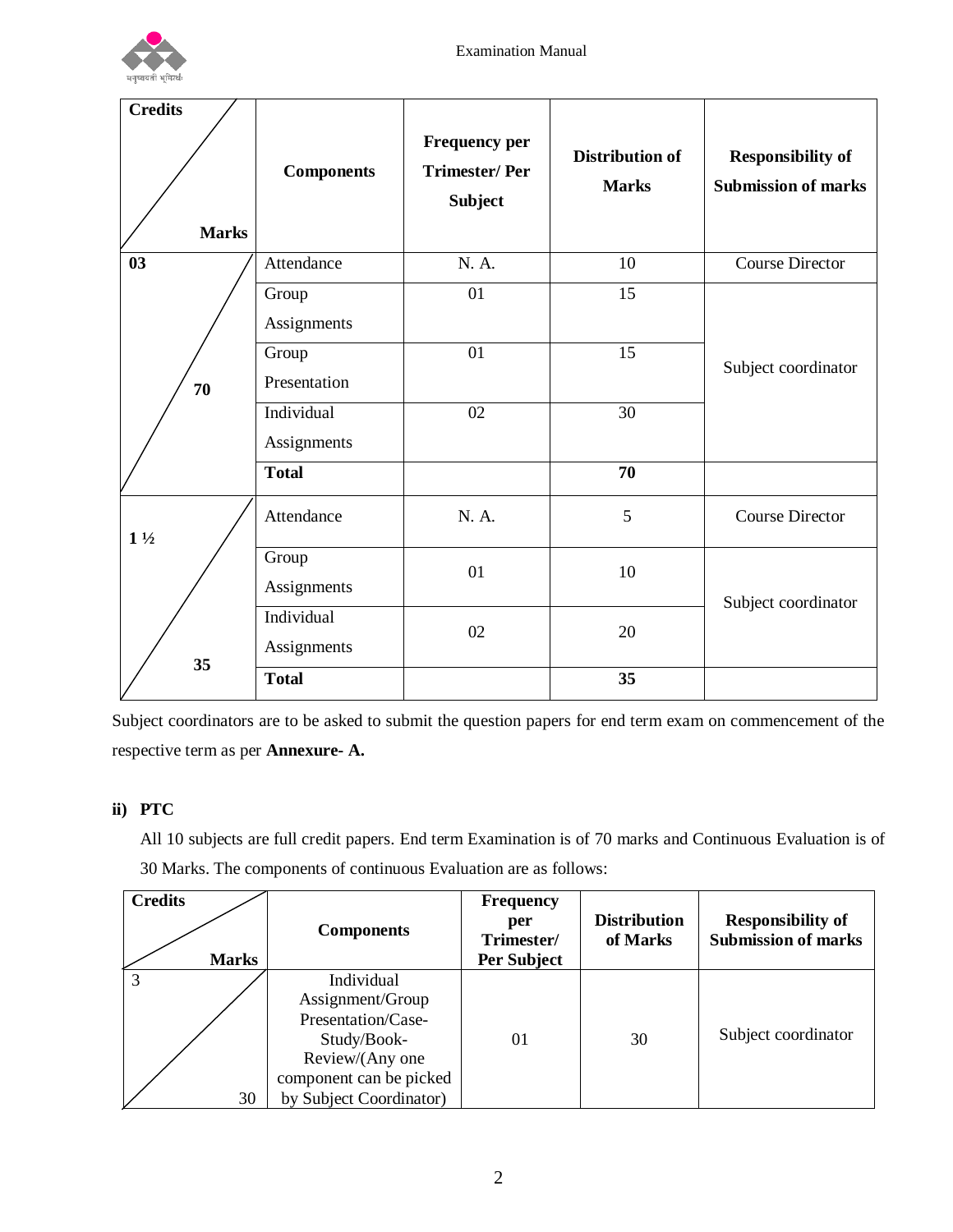

Subject coordinators are to be asked to submit the question papers for End term exam on commencement of the respective term as per **Annexure- A.**

# **iii) PGDGA&IA:**

The Continuous Evaluation enables the participants to know their status and make improvement in the weaker areas. This will carry 50% weightage in each subject in a term and would be of 50 marks for fullcredit papers and 25 marks for half-credit papers.

| <b>Credits</b><br><b>Marks</b> | <b>Components</b>                  | <b>Frequency</b><br>per<br><b>Trimester</b> | Component<br><b>Marks</b> | <b>Responsibility of</b><br><b>Submission of</b><br>marks |
|--------------------------------|------------------------------------|---------------------------------------------|---------------------------|-----------------------------------------------------------|
| 03                             | Attendance                         | NA                                          | 10                        | <b>Course Director</b>                                    |
| 50                             | Group Assignment /<br>Presentation | 01                                          | 20                        | Subject Coordinator                                       |
|                                | <b>Individual Assignment</b>       | 01                                          | 20                        |                                                           |
|                                | <b>Total</b>                       |                                             | 50                        |                                                           |
| $1\frac{1}{2}$                 | Attendance                         | <b>NA</b>                                   | 05                        | <b>Course Director</b>                                    |
| 25                             | Group Assignment /<br>Presentation | 01                                          | 5                         | <b>Subject Coordinator</b>                                |
|                                | <b>Individual Assignment</b>       | 01                                          | 15                        |                                                           |
|                                | <b>Total</b>                       |                                             | 25                        |                                                           |

Subject coordinators are to be asked to submit the question papers for end term exam on commencement of the respective term as per **Annexure-A.**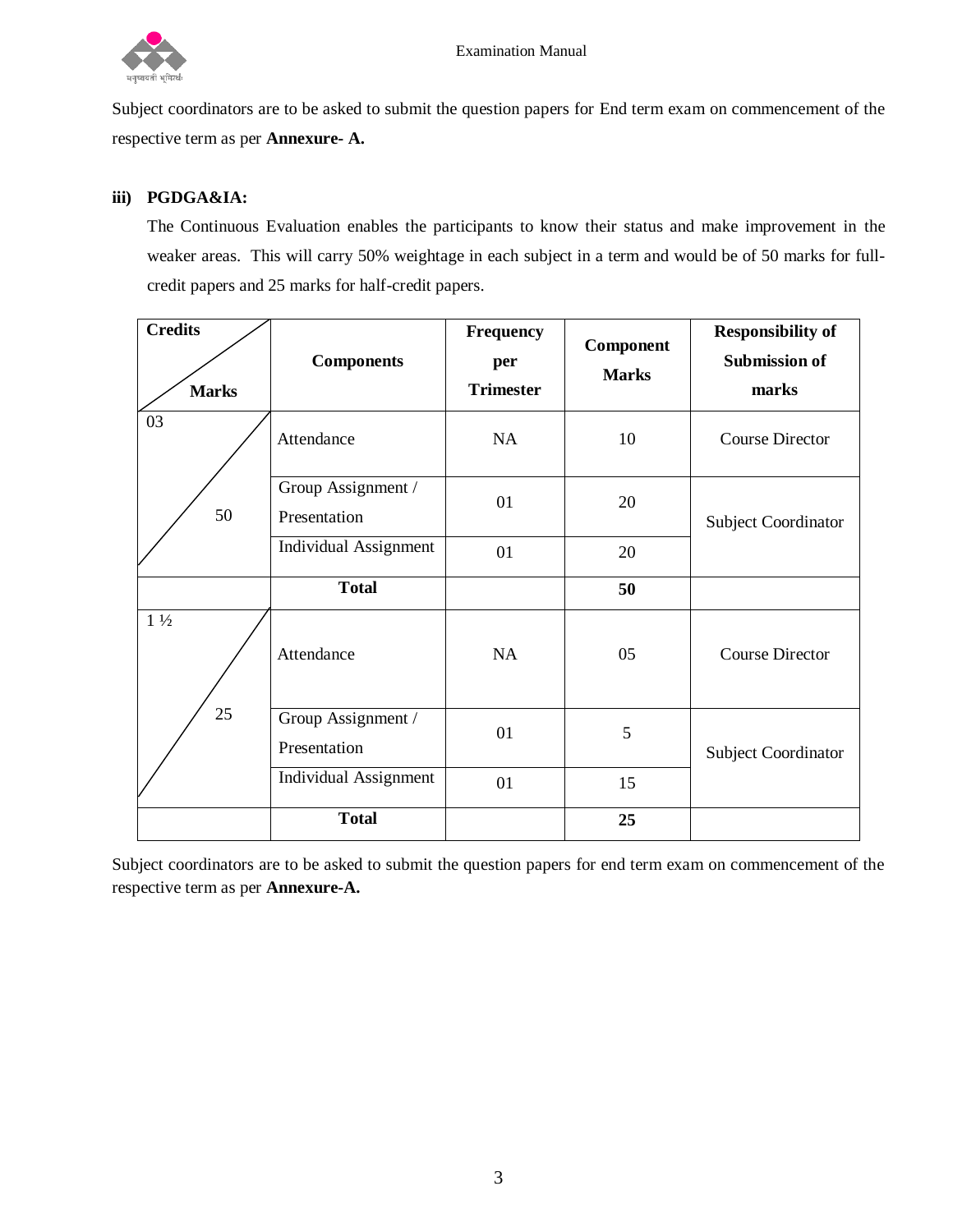

# **iv) PGDM (Finance)**

| <b>Credits</b> | <b>Components</b> | <b>Frequency per</b><br><b>Trimester</b> | Component<br><b>Marks</b> | <b>Responsibility of</b><br><b>Submission of marks</b> |  |
|----------------|-------------------|------------------------------------------|---------------------------|--------------------------------------------------------|--|
| <b>Marks</b>   |                   |                                          |                           |                                                        |  |
| 03             | Attendance        | N. A                                     | 10                        | Program Chair                                          |  |
|                | Quiz              | 01                                       | 10                        |                                                        |  |
|                | <b>Class Test</b> | 01                                       | 20                        | <b>Subject Coordinator</b>                             |  |
| 70             | Presentation      | 01                                       | 20                        |                                                        |  |
|                | Assignments       | 01                                       | 10                        |                                                        |  |
|                | <b>Total</b>      |                                          | 70                        |                                                        |  |
| $1\frac{1}{2}$ | Attendance        | N. A                                     | 5                         | Program Chair                                          |  |
|                | Quiz              | 01                                       | $\overline{5}$            |                                                        |  |
|                | <b>Class Test</b> | 01                                       | 10                        | <b>Subject Coordinator</b>                             |  |
| 35             | Presentation      | 01                                       | 10                        |                                                        |  |
|                | Assignments       | 01                                       | 05                        |                                                        |  |
|                | <b>Total</b>      |                                          | 35                        |                                                        |  |

Subject coordinators are to be asked to submit the question papers for end term exam on commencement of the respective term as per **Annexure-A.**

# **v) FPM**

| <b>Credits</b><br><b>Marks</b> | <b>Components</b> | <b>Frequency per</b><br><b>Trimester</b> | <b>Component</b><br><b>Marks</b> | <b>Responsibility of</b><br><b>Submission of marks</b> |
|--------------------------------|-------------------|------------------------------------------|----------------------------------|--------------------------------------------------------|
| 03                             | Attendance        | N. A                                     | 10                               | <b>Course Director</b>                                 |
|                                | Assignment        | 01                                       | 30                               |                                                        |
| 30                             | Term Paper        | 01                                       | 30                               | <b>Subject Coordinator</b>                             |
|                                | <b>Total</b>      |                                          | 70                               |                                                        |

Subject coordinators are to be asked to submit the question papers for End term exam on commencement of the respective term as per the format of letter placed at **Annexure- A**.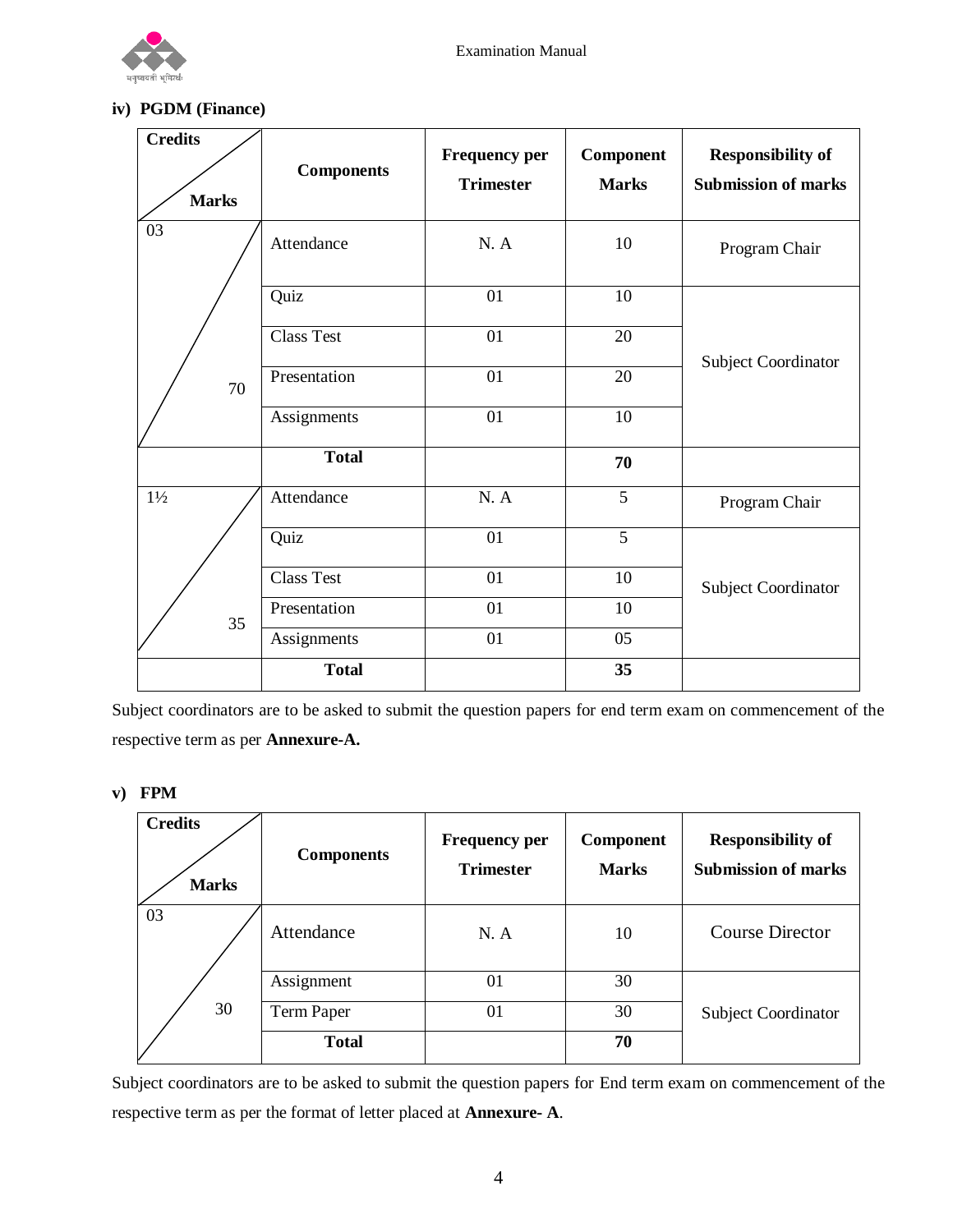

# **II. Term Examination:**

# **i) PGDM (FM):**

The Term Examination will carry 30% weightage and would be of 30 marks for full-credit papers and 15 marks for half-credit papers. The format of question paper and guidelines for paper setter are placed at **Annexure- B & C** 

# **ii) PTC:**

The Term Examination will carry 70% weightage and would be of 70 marks for full-credit papers.

# **ii) PGDGA&IA:**

The Term Examination will carry 50% weightage and would be of 50 marks for full-credit papers and 25 marks for half-credit papers. The format of question paper and guidelines for paper setter is placed at **Annexure – E & F**

# **ii) FPM:**

The Term Examination will carry 30% weightage and would be of 30 marks for full-credit papers and 15 marks for half-credit papers and part of FPM Course (CQT) examination marks of 3 papers are 75, 100 & 175.

# **iv) PGDM (Finance)**

The Term Examination will carry 30% weightage and would be of 70 marks converted into 30 marks.

# **III. Structure of Question Paper**:

# **i) PGDM (FM) and FPM**

| <b>Credits</b> | <b>Duration</b>      | <b>Questions to attempt</b>            | <b>Maximum</b><br><b>Marks</b> | <b>Marks</b> per<br>question | Sets of<br><b>Question Paper</b> |
|----------------|----------------------|----------------------------------------|--------------------------------|------------------------------|----------------------------------|
| Full<br>Credit | $1\frac{1}{2}$ Hours | To attempt any 3 out of 5<br>questions | 30                             | 10 marks each                | 2                                |
| Half<br>Credit | 1 Hour               | To attempt any 2 out of 4<br>questions | 15                             | 7.5 marks each               |                                  |

Faculty/Paper Setter will prepare two sets of Question papers as per the following guidelines

- a. The Full credit question paper covering whole syllabus may consist of 5 questions.
- b. The half credit question paper covering whole syllabus may consist of 4 questions.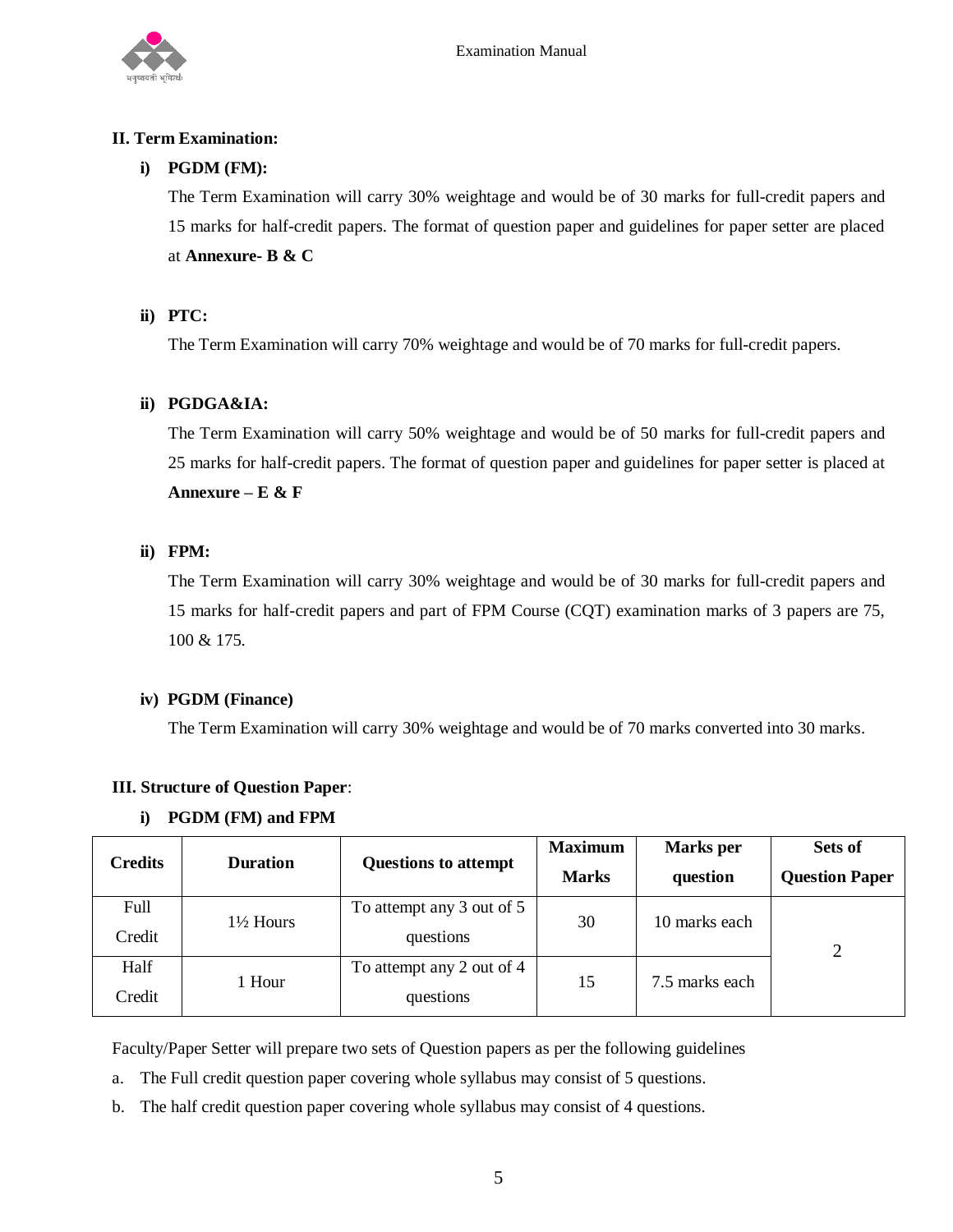

# **ii**) **PTC**  $(1^{\text{st}} \& 2^{\text{nd}} \text{ Module})$

| <b>Credits</b> | <b>Duration</b> | <b>Questions to</b><br>attempt         | <b>Maximum</b><br>marks | <b>Marks</b> per<br>question | Sets of<br><b>Question Paper</b> |
|----------------|-----------------|----------------------------------------|-------------------------|------------------------------|----------------------------------|
| Full           | 3 hours         | Question no. 1 is<br>compulsory        | 20                      | 2                            | $\overline{2}$                   |
| Credit         |                 | To attempt any 5<br>out of 7 questions | 50                      | 10                           |                                  |

# $\mathbf A$ dditional Evaluation in  $\mathbf 2^{\mathrm{nd}}$  Module

| S.No | <b>Items</b>                                       | <b>Marks</b> |
|------|----------------------------------------------------|--------------|
|      |                                                    |              |
| 1.   | Classroom attendance                               | 25           |
| 2.   | Physical activities attendance (Yoga and sports)   | 25           |
| 3.   | All domestic attachments participation and report. | 250          |
| 4.   | International Immersion and report                 | 200          |

# **iii) PGDGAIA**

| <b>Credits</b>     | <b>Duration</b>     | <b>Questions to attempt</b>                          | <b>Maximum</b><br><b>Marks</b> | Marks per<br>question | Sets of<br><b>Question</b><br><b>Paper</b> |
|--------------------|---------------------|------------------------------------------------------|--------------------------------|-----------------------|--------------------------------------------|
| <b>Full Credit</b> | 2 Hours             | To Attempt any 4<br>questions out of 7<br>questions. | 50                             | 12.5 marks each       | $\overline{2}$                             |
| <b>Half Credit</b> | $1\frac{1}{2}$ Hour | To Attempt any 3<br>questions out of 5<br>questions. | 25                             | 8.33 marks each       |                                            |

Faculty / paper setter will prepare two sets of question papers as per the following guidelines

- a. The Full credit question paper covering whole syllabus may consist of 7 questions.
- b. The half credit question paper covering whole syllabus may consist of 5 questions.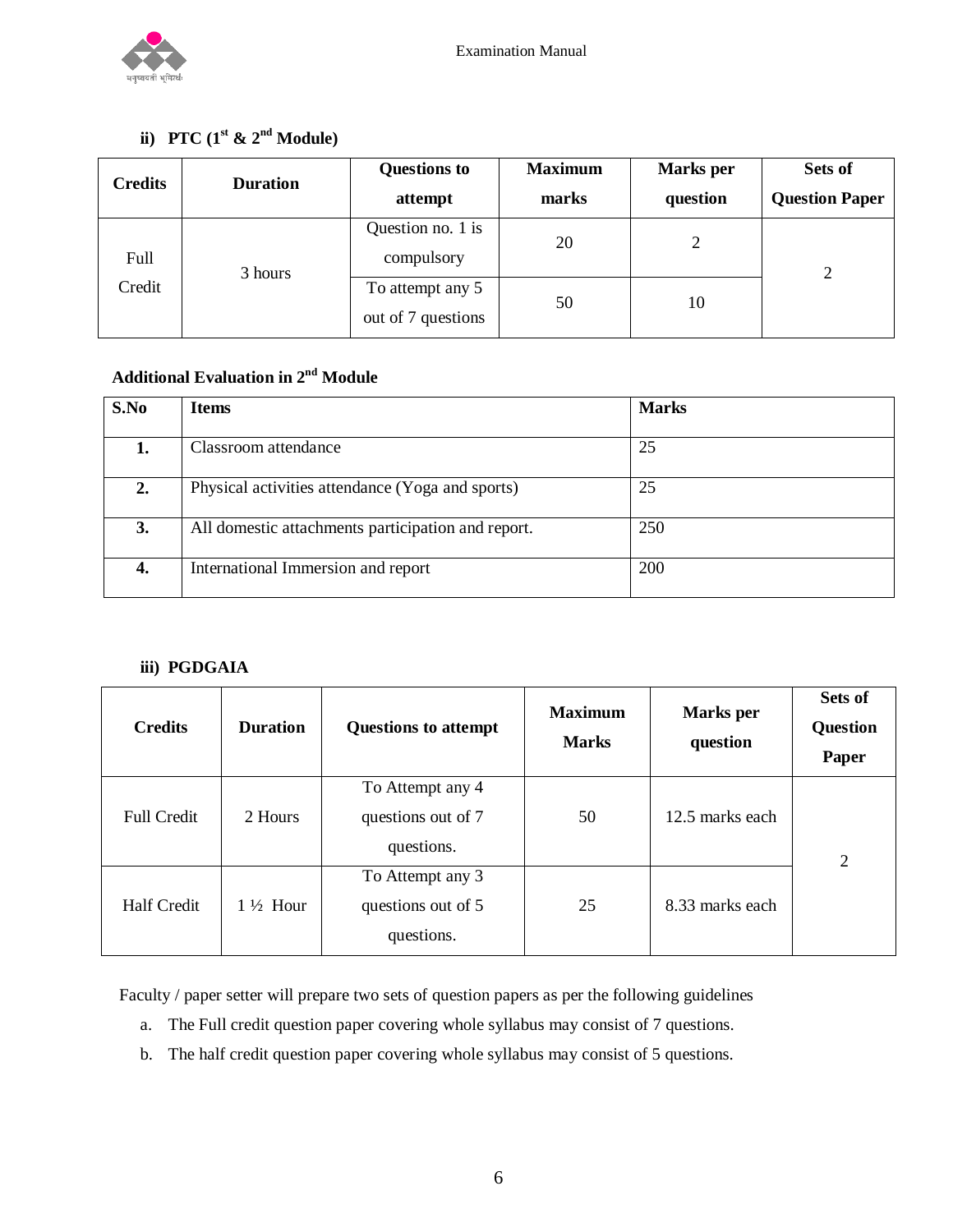

# **iv) FPM (Comprehensive Qualifying Test)**

It consists of syllabus of 3 semesters. Based on this, 3 papers are designed having marks 75, 100 and 175 respectively under CQT and personal interview having 150 marks. (Objective and subjective questions both)

# **iv) PGDM (Finance)**

The question paper will contain subjective type questions of 70 marks.

# **IV. Duration of Examination**:

# **i) PGDM (FM) and FPM**

The duration of full-credit and half-credit papers in Term Examinations will be 1 ½ hours and 1 hour respectively.

# **ii) PTC**

The duration of full-credit papers in Term Examinations will be 3 hours.

# **iii) PGDGA&IA**

The duration of full-credit and half-credit papers in Term Examinations will be 2 hours and 1 ½ hours respectively.

# **iv) PGDM (Finance)**

The duration of full-credit and half-credit papers in Term Examinations will be 2 hours and 1 ½ hours respectively.

# **Random Selection of Set of Question Paper**

Before the commencement of examination Director/Competent Authority will select the set of question paper i.e., A or B except PGDM (Finance).

# **V. Eligibility for Appearing in Examination**:

A minimum of 80% classroom attendance in aggregate in each term is must for making a participant eligible for appearing in the examination for that particular term. However, to be eligible to appear in a subject paper, a minimum 75% classroom attendance is necessary in particular subject in a term. A list of eligible participants will be sent to COE by the concerned Course Director at least one week before commencement of examinations.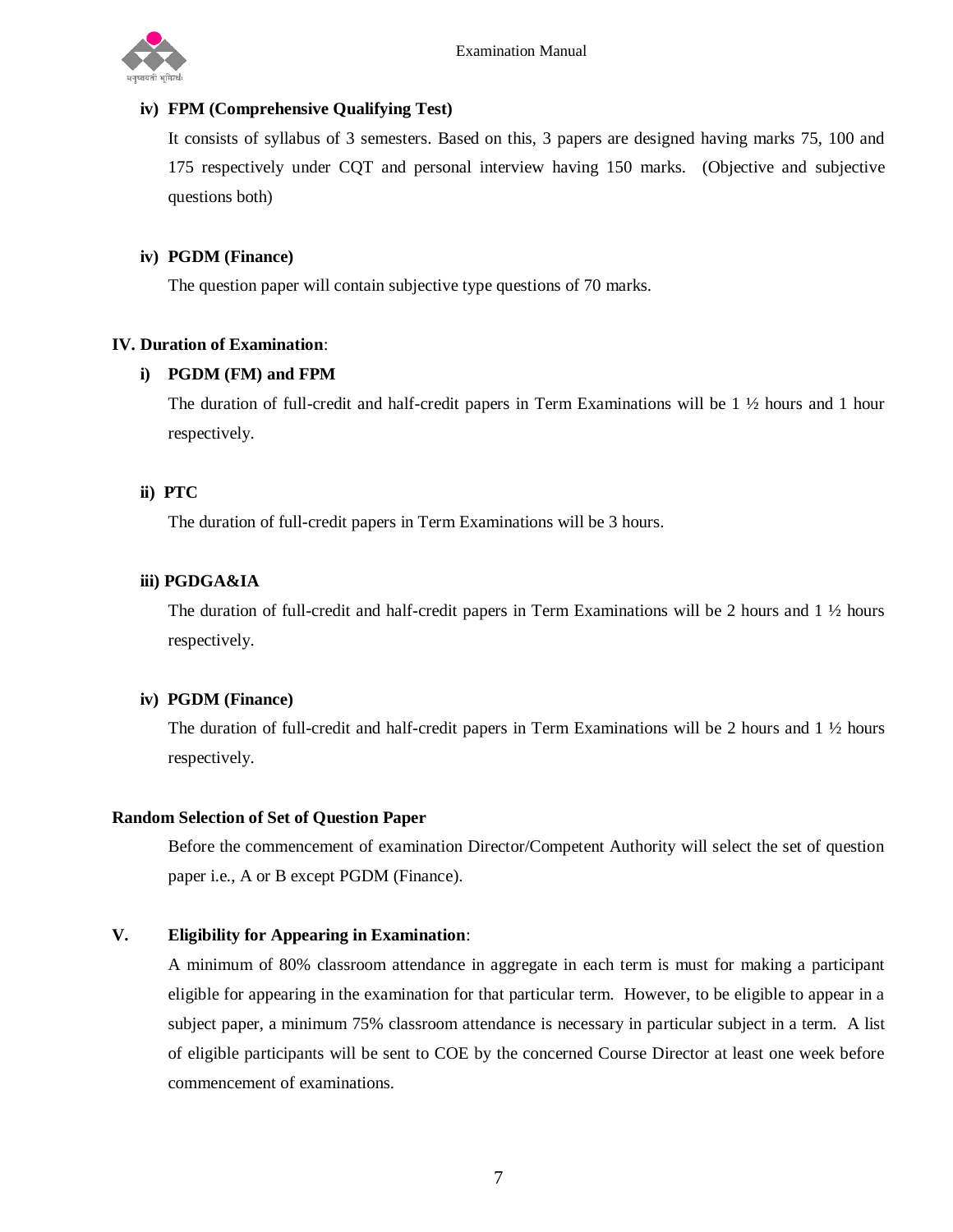

# **VI. Project Work:**

**i) PGDM (Financial Management)** - The Project Work which is a part of the last term of PGDM (Financial Management) - 300 marks. The weightage is as follows:

| <b>Components</b>           | <b>Marks</b> | <b>Responsibility of Submission</b> |
|-----------------------------|--------------|-------------------------------------|
| <b>First Three Chapters</b> | 90           | <b>Course Director</b>              |
| <b>Internal Evaluator</b>   | 30           | <b>NIFM Faculty</b>                 |
| <b>Internal Supervisor</b>  | 60           | Project Guide                       |
| Project Evaluation          | 30           | <b>External Expert</b>              |
| Presentation and Viva Voce  | 90           | <b>External Expert</b>              |
| <b>Total</b>                | 300          |                                     |

- **ii) PGDGA&IA-** The project will be 200 marks and will be evaluated by the Internal Expert and the External Expert (Project Report/ Presentation/ Viva-Voce) having 50% and 50% weightage respectively.
- **iii) PGDM (Finance) -** The Project will be for 100 marks and be evaluated by the internal expert and will award 50% for Project Report and 50% for Viva-Voce.

# **VII. FPM -Evaluation of Thesis –**

The Final Thesis submitted by the FPM Scholars shall be evaluated by the external evaluators appointed by the Director. After receipt of the report from the external evaluators, a viva-voce shall be conducted by the panelist appointed by the Director to approve/disapprove for award of Fellow of the Institute.

# **VIII. Criteria for Passing**:

- The participants will have to score a minimum of 40% marks in Continuous Evaluation and End-Term Examination separately in each subject paper and 50% in aggregate of all the papers.
- A participant will be declared 'Fail' if he/ she gets less than 50 % marks in aggregate. Any participant declared 'Fail' in a term but scoring 60% or more marks in a paper will be exempted from re-appearing in that particular paper in the Supplementary Examination.
- In case a participant does not qualify in Continuous Evaluation i.e. he/she scores less than 40% marks in any subject, he/she will have to qualify in Continuous Evaluation in that particular subject within one month of declaration of the result of that term. He may discuss the topic with the subject coordinator and submit the assignment for passing the continuous evaluation. The subject coordinator after evaluation of the assignment may submit the marks to the Exam Cell.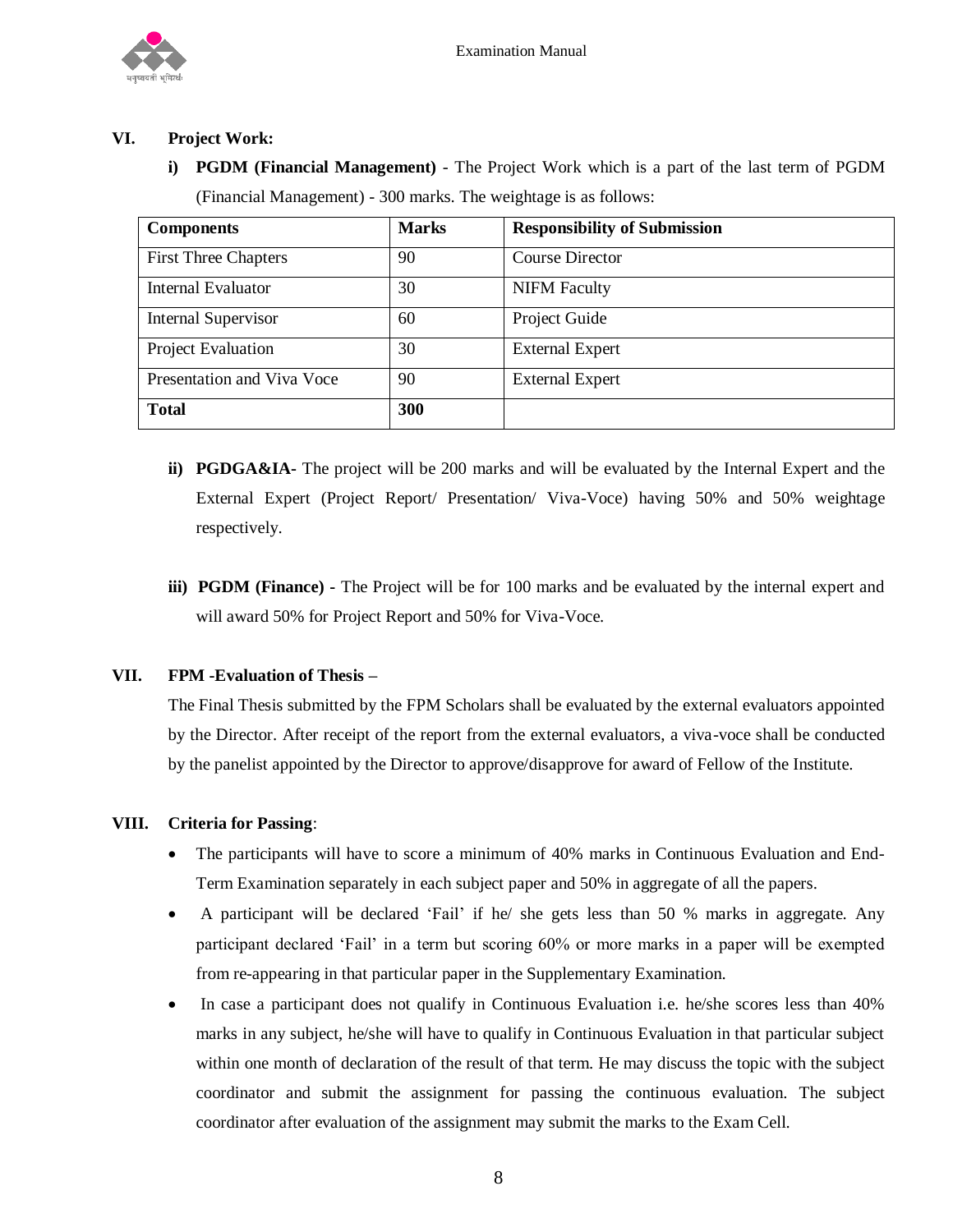

- However, the result of such participants will be declared only after one month of the conclusion of the Term Examination and if he/she fails to qualify then he/she has to appear in Supplementary Exam of 100 marks or 50 marks as the case may be.
- The passing percentage for Project Work will be 50% in aggregate of the three components of the Project.

# **IX. Rounding-off of Marks**:

The marks obtained by the participants in a subject paper will be rounded-off for each segment of the examination i.e. Continuous Evaluation & Term Examination and Project Work individually.

# **X. Proportionate of Marks:**

If a faculty does not give marks for any component of the Continuous Evaluation, the examination cell may proportionately scaled up the marks.

# **XI. Re-evaluation:**

The marks obtained by the participants may be re-evaluated on request within two weeks of declaration of result and on payment of prescribed fee i.e. Rs. 1,000/- for re-evaluation of the answer-sheet(s) of each subject paper and Rs. 500/- for re-totaling of each paper. The marks so awarded on re-evaluation will be final and binding on the participants. Due to online papers of PGDM (Finance) End Term exams there is no re-evaluation.

# **XII. Supplementary Examination**:

The Supplementary Examinations for a particular subject paper will be held one month after declaration of the result. However, the examinee will have to apply for the Supplementary Examination and deposit the requisite fee of Rs. 1,000/- (Rupees one thousand only) well in advance for a term irrespective of the number of papers.

# **XIII. Number of Chances in appearing supplementary examinations:**

A participant can be given maximum of 2 chances in appearing supplementary examination.

# **XIV. Issue of duplicate certificate:**

Duplicate certificate will be issued to the participant on payment of prescribed fee which is Rs. 1,000/ per certificate/ Mark Sheet.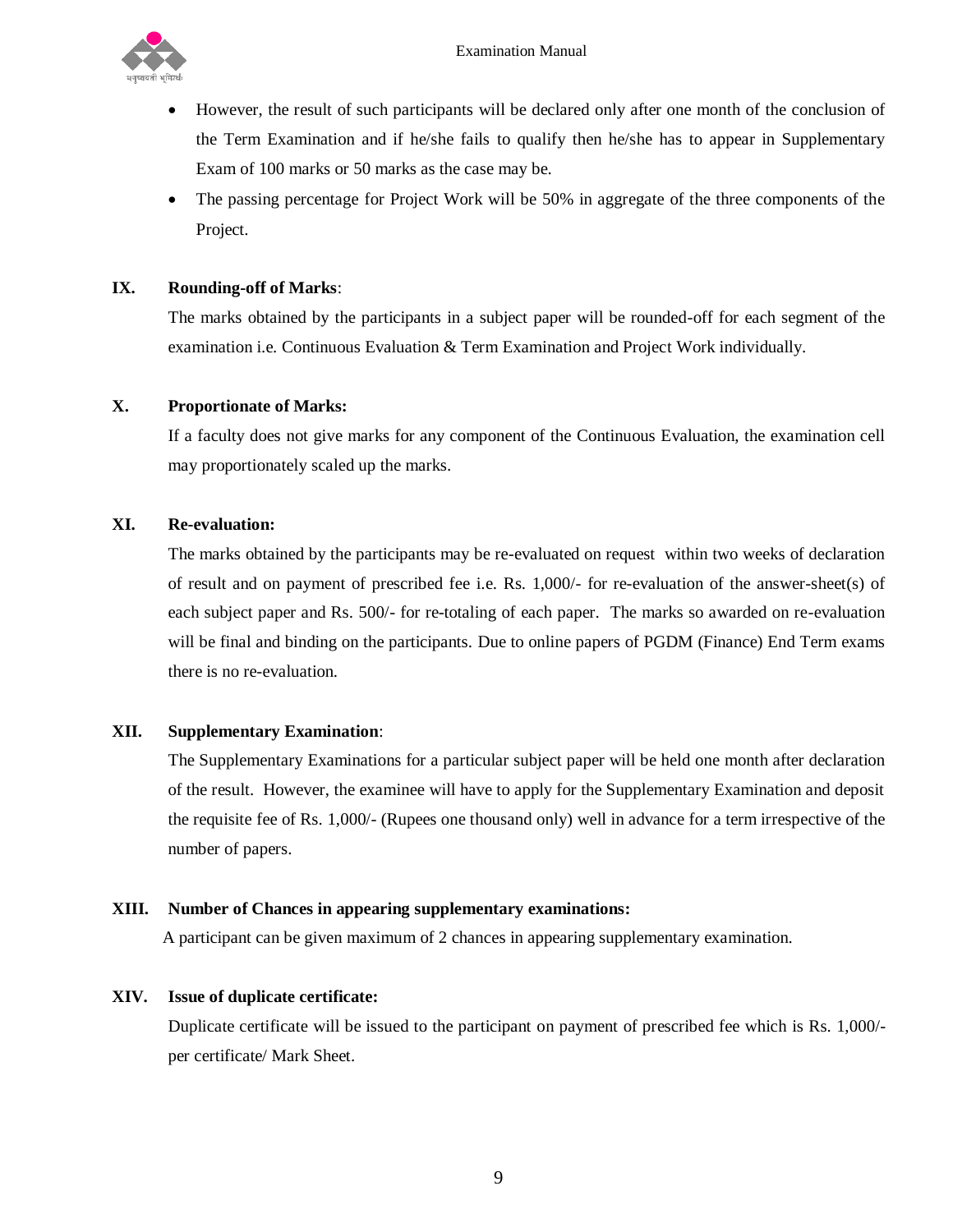

#### **XV. Powers to Relax:**

Where the Director, NIFM is satisfied that the operation of any of these norms causes undue hardship in any particular case, the Director, NIFM may, by order, dispense with or relax the requirements of that norm(s) as it may consider necessary for dealing with the case in a just and equitable manner.

#### **XVI. Examination Planning:**

#### **i) Schedule of the Examination:**

The schedule of the examination common to all LTPs with dates and timings is drawn up by the Exam Cell well in time i.e. one month before commencement of Exam (in consultation with the Course Directors') and is submitted to the Director for his approval. After approval, the schedule is put up on the institute's website and also displayed on the Notice Boards. The Examination schedule is also forwarded to all concerned.

#### **ii) Setting of Question Papers:**

Immediately after the commencement of the Trimester, the COE shall propose the names of Paper-Setters to the Director for approval. On approval, the paper-setters are intimated of their appointments and are requested to submit two sets of question paper in the prescribed format within two weeks of the intimation. Paper-Setter may get sufficient (no. of students +10) photocopies/ printout of the question paper and sealed in an envelope separately clearly marked as 'A' & 'B', Both the sets marked as 'A' & 'B' to be sealed in a bigger envelop super scribed as under.

- I. Question Paper Code,
- II. Title of the paper,
- III. Course and trimester.

#### **iii) Eligibility Lists:**

The concerned course director submit the eligibility list of the participants those who are eligible for appearing in the examination well in advance so that the exam cell issue their eligibility list with their roll numbers and put up on the notice boards at least one week in advance of the commencement of examinations.

#### **iv) Identifying the requirement of Examination Halls:**

As per the number of examinees, the number of halls where examination will be conducted is decided two weeks before the commencement of examination.

The Housekeeping in-charge is intimated to make suitable arrangements one week before the commencement of Examination.

Computer Section is informed of the requirements for the computer Lab for Computer Practical Examination or any other examination as per the Examination Schedule.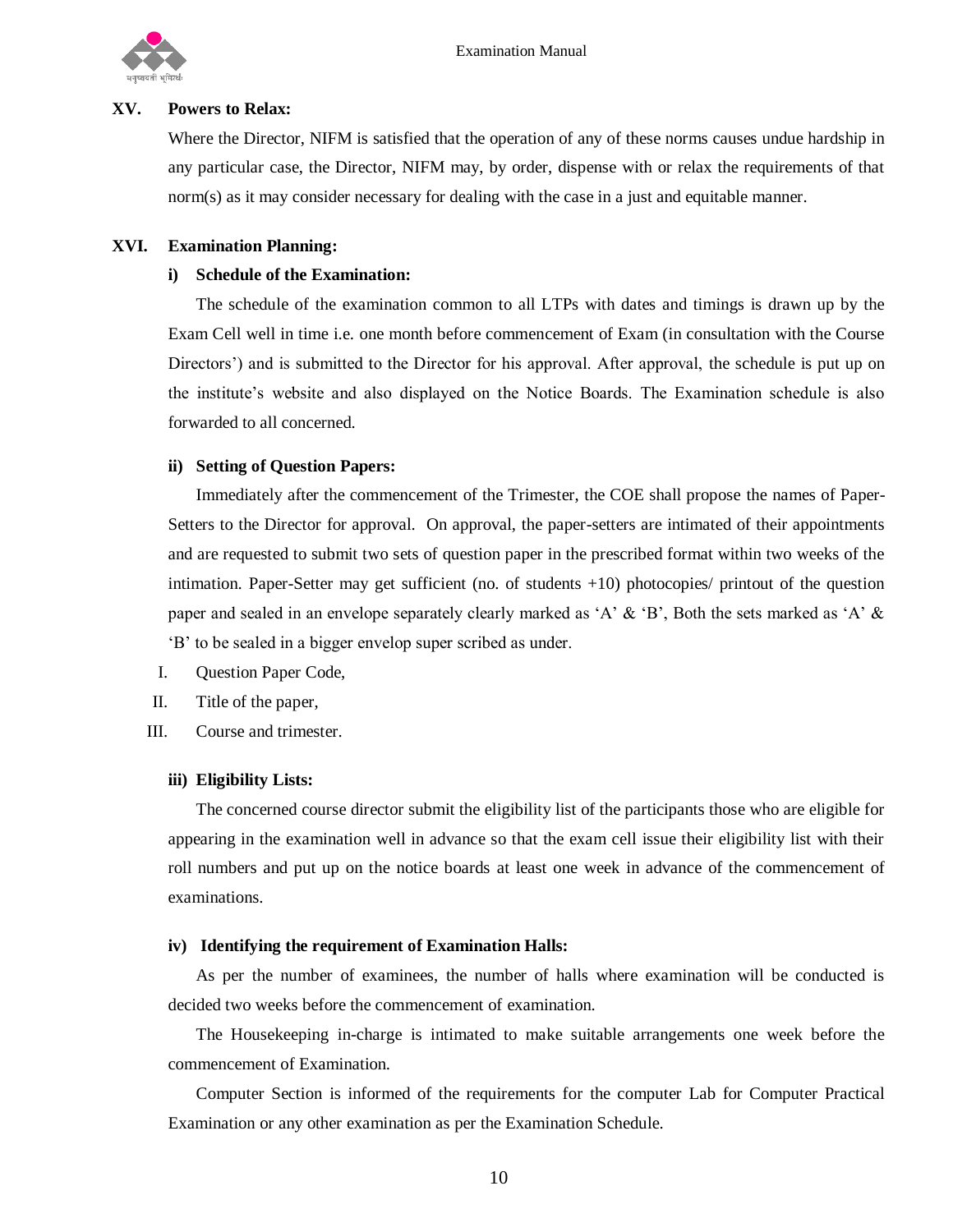

# **v) Arrangement of Examination Stationery:**

Requisitioning of adequate number of answer sheets and additional sheets and required stationery to be used during examinations from the administration section in advance. This exercise is completed four weeks before the commencement of Examination. The required number of Answer Sheets and additional sheets to be used during examinations should be in the possession of Examination Cell one week before the commencement of Examination.

#### **vi) Appointment of Invigilators:**

The proposal of appointment of Invigilator will be prepared by COE and put up to Director for approval. After getting consent of Director, it will be circulated to all concerned. The duties of invigilators are at **Annexure- G**

# **vii) Evaluation of Answer-Sheets:**

The Paper Setter will normally be the evaluator of the Answer Sheets for the Examination conducted in that paper. The evaluated answer sheets along with award list should reach COE within **two weeks of receipt of answer sheets for evaluation.** The guidelines to Answer Sheet evaluators are at **Annexure- H**

#### **viii) Conduct of Examination:**

- Making sets of the answer sheets required in each hall- main and additional sheets, stamping, tags, punch etc.
- Seating Plan is prepared and displayed on the Common Notice Board and Notice Board in front of the Examination Halls on the day of the examination. Answer Sheets, Question Paper Packets, Seating Plan and Attendance Sheet to be handed over to the Invigilator.
- For examination 'with books' the list of books is mentioned in question paper. The examinees are required to bring their own books. The instructions to examinees are at **Annexure - I**. Invigilator will ensure that the examinees are carrying the same books as mentioned in question paper.
- Collection and tallying of Answer Sheets with the attendance sheet at the end of the examination.
- Suitable arrangements for water and tea supply during examination.

# **ix) Assessment/Evaluation/Compilation of Results and Transmission thereof:**

#### *Evaluation* of *Answer Sheets:*

- All the answer sheets are given coded numbers on the body of the Roll No. Slips.
- The slips having the Roll Numbers are to be removed from the Answer sheets and a new code no. is to be given. A record of the actual Roll numbers and the corresponding coded number has to be maintained.
- Handing over the sheets for evaluation along with award list format to examiners. Evaluated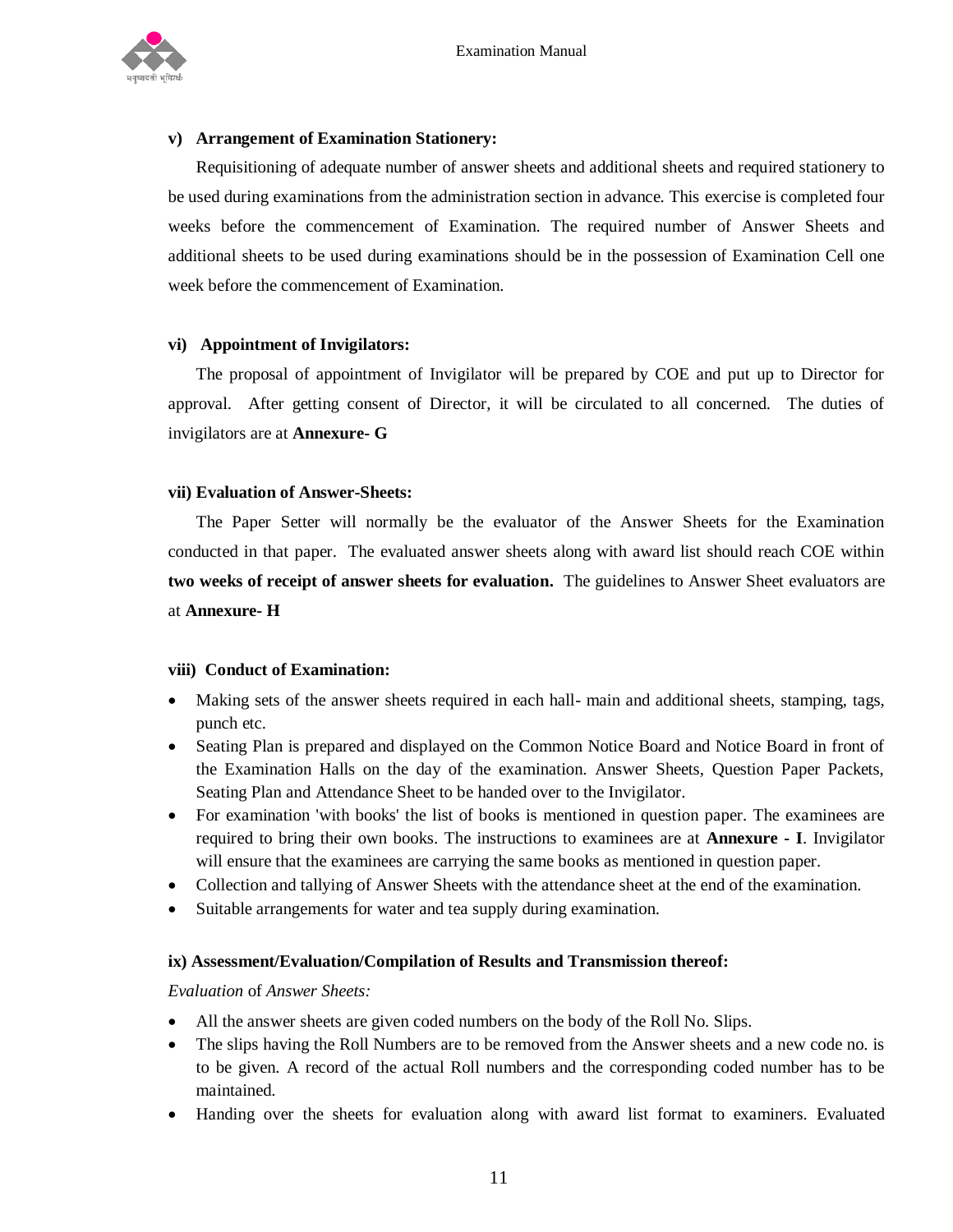

Answer sheets with award List are to be returned to the Controller of Examinations within two weeks from the date of receipt of Answer Sheets.

Decoding the coded number by the actual roll number slips back to answer sheets.

# **x)** *Compilation of Results:*

- Collection of continuous evaluation marks list from the subject coordinators, and Course Director.
- Preparing the result sheet by posting of marks of written examination, Continuous Evaluation and Project work.
- Rechecking of the result sheet.
- List of examinees who, have passed or failed along with those having supplementary or exemptions (as per the benchmarks defined in the syllabus) is prepared. This is completed within four weeks of the completion of the Examinations.
- Approval of the Director is obtained for the Result of the Term Examination. The results are to be announced within five weeks of the completion of the Examinations.
- Declaration of Results: Results are displayed on the Website and Notice Boards.
- Individual mark-sheets to be given to Participants on completion of each term.
- On passing of the course a passing certificate to be issued to each participant.

# **XVII. Approving Authority**

- Date sheet of Exam/invigilation duty/result of all main exams- Director, NIFM
- Supplementary Examination Result/Re-Evaluation Result/Re-totaling Result-Controller of Examination

# **XVIII. Period of preservation of Records:**

The records of the Examination Cell will be preserved as per following time period:

| Sl. No.                     | <b>Particulars</b>                  | <b>Period</b> |
|-----------------------------|-------------------------------------|---------------|
|                             | One set of Question Papers          | 10 years      |
| $\mathcal{D}_{\mathcal{L}}$ | <b>Evaluated Answer Sheets</b>      | One year      |
| 3.                          | Marks list received from evaluators | Three years   |
|                             | Result compilation sheet            | 3 years       |
| 5.                          | <b>Approved Final Results</b>       | Permanent     |

# **XIX. Honorarium for conducting of Examination:**

An Honorarium is given to all the persons involved in conducting the various stages of the examinations as per the approved rates given at **Annexure-J**. The rates of Honorarium will be reviewed as and when considered necessary.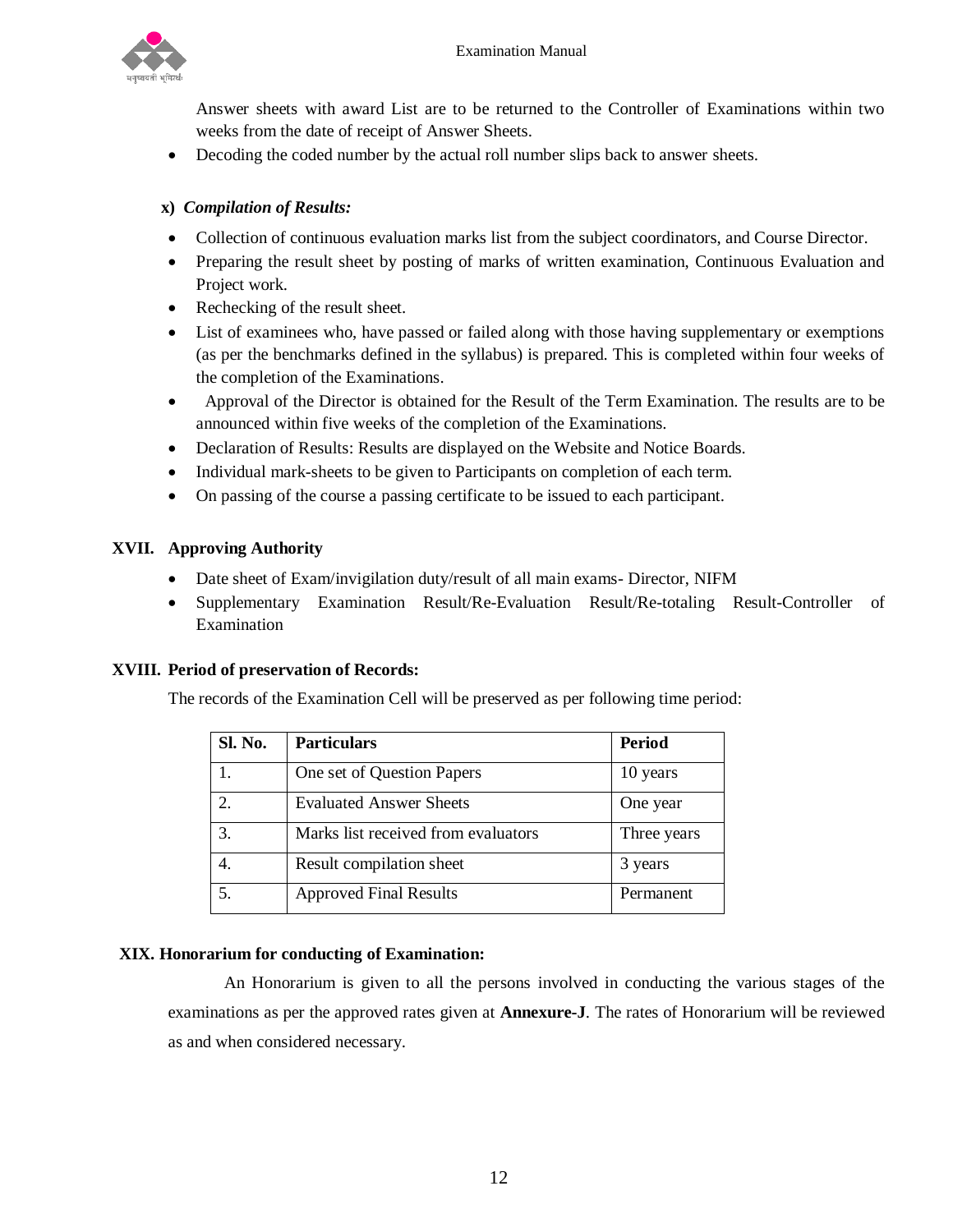

# B-33011/1/2014/EM/E.Cell

To stream line the procedure it has been decided that the Question papers of Surprise Test/Mid-term Test/End-Term Test of all the Long Term Programs is to be submitted to the Examination Cell as per the schedule given below:

# **1.PGDM(FM) and FPM**

# **Full Credit Paper**

| <b>Test</b>                                        | <b>Syllabus Covered</b> | <b>Submission of Question Paper</b>                                      | <b>Exam to be</b><br><b>Conducted</b> | Submission of<br><b>Marks</b>                |
|----------------------------------------------------|-------------------------|--------------------------------------------------------------------------|---------------------------------------|----------------------------------------------|
| End Term Test<br>Marks $-30$<br>$1\frac{1}{2}$ Hrs | Full Term Syllabus      | Two sets of question papers within<br>four weeks of commencement of Term | At the end of the<br>Term             | Within two<br>weeks of<br>conduct of<br>Exam |

# **Half Credit Paper**

| Test                                       | <b>Syllabus Covered</b> | <b>Submission of Question Paper</b>                                      | <b>Exam to be</b><br><b>Conducted</b> | <b>Submission of</b><br><b>Marks</b>         |
|--------------------------------------------|-------------------------|--------------------------------------------------------------------------|---------------------------------------|----------------------------------------------|
| End Term Test<br>Marks $-15$<br>Time- 1 Hr | Full Term Syllabus      | Two sets of question papers within<br>four weeks of commencement of Term | At the end of the<br>Term             | Within two<br>weeks of<br>conduct of<br>Exam |

# **2.PTC**

| Test                                         | <b>Syllabus Covered</b> | <b>Submission of Question Paper</b> | <b>Exam to be</b><br><b>Conducted</b> | <b>Submission of</b><br><b>Marks</b>         |
|----------------------------------------------|-------------------------|-------------------------------------|---------------------------------------|----------------------------------------------|
| End Term Test<br>$Marks - 70$<br>Time- 3 Hrs | Full Term Syllabus      | Two sets of question papers         | At the end of the<br>Term             | Within two<br>weeks of<br>conduct of<br>Exam |

# **3.PGDGA&IA Full Credit Paper**

| <b>Surprise Test</b>                        | <b>Syllabus Covered</b>   | <b>Submission of Question Paper</b>                                      | <b>Exam to be</b><br><b>Conducted</b> | <b>Submission of</b><br><b>Marks</b>         |
|---------------------------------------------|---------------------------|--------------------------------------------------------------------------|---------------------------------------|----------------------------------------------|
| End Term Test<br>Marks $-50$<br>Time- 2 Hrs | <b>Full Term Syllabus</b> | Two sets of question papers within<br>four weeks of commencement of Term | At the end of the<br>Term             | Within two<br>weeks of<br>conduct of<br>Exam |

# **Half Credit Paper**

| <b>Surprise Test</b>                                     | <b>Syllabus Covered</b>                                                                        | <b>Submission of Question Paper</b> | <b>Exam to be</b><br><b>Conducted</b> | <b>Submission of</b><br><b>Marks</b> |
|----------------------------------------------------------|------------------------------------------------------------------------------------------------|-------------------------------------|---------------------------------------|--------------------------------------|
|                                                          |                                                                                                |                                     |                                       | Within two                           |
| End Term Test<br>Marks $-25$<br>Time $-1\frac{1}{2}$ Hrs | Two sets of question papers within<br>Full Term Syllabus<br>four weeks of commencement of Term | At the end of the                   | weeks of                              |                                      |
|                                                          |                                                                                                |                                     | Term                                  | conduct of                           |
|                                                          |                                                                                                |                                     |                                       | Exam                                 |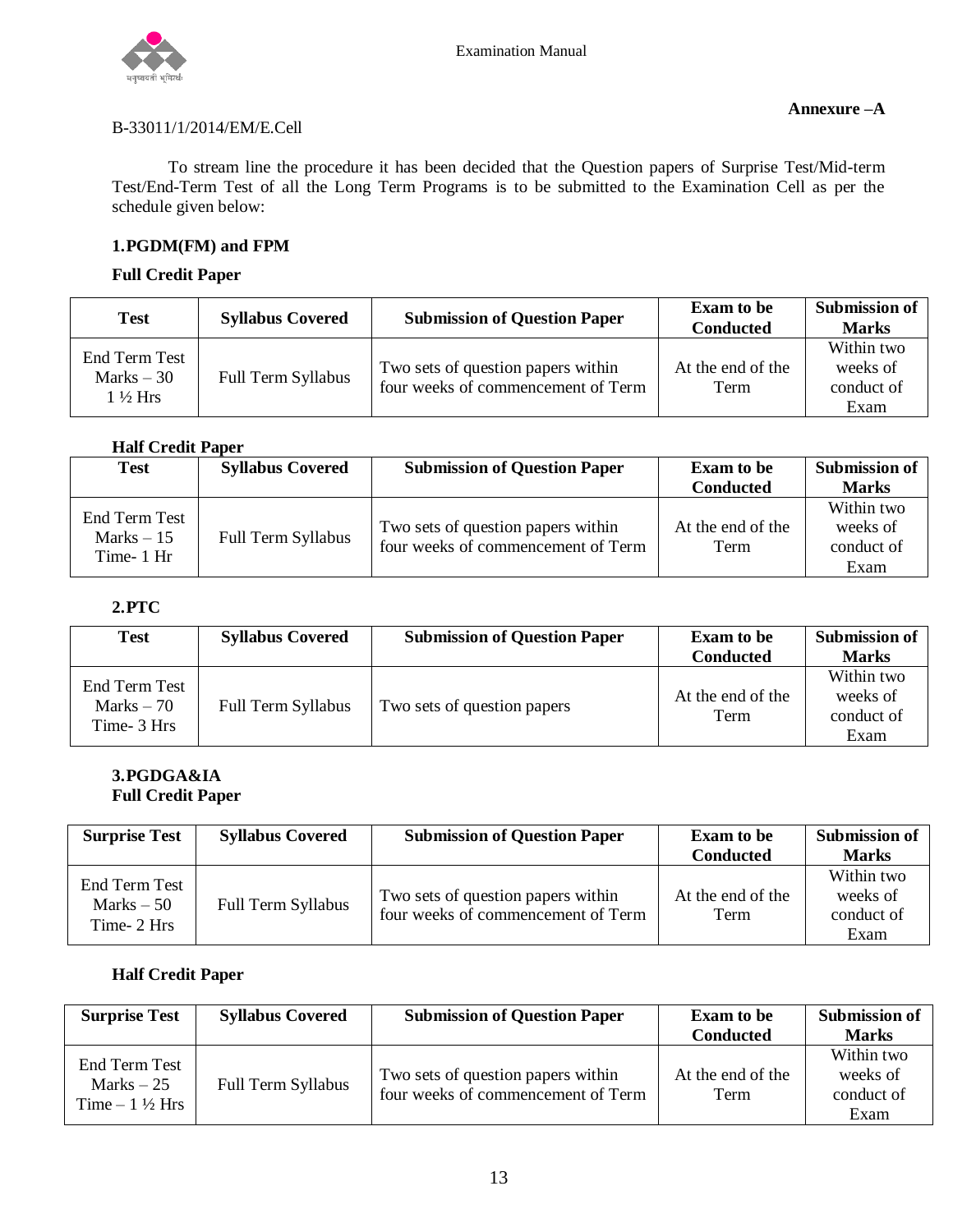

# **4.PGDM (Finance)**

# **Full Credit Paper**

| <b>Surprise Test</b>                           | <b>Syllabus Covered</b> | <b>Submission of Question Paper</b>                                                           | <b>Exam to be</b><br><b>Conducted</b> | <b>Submission</b><br>of Marks                |
|------------------------------------------------|-------------------------|-----------------------------------------------------------------------------------------------|---------------------------------------|----------------------------------------------|
| End Term Test<br>$Marks - 100$<br>$Time-3 Hrs$ | Full Term Syllabus      | One set of subjective type of question<br>paper within four weeks of<br>commencement of Term. | At the end of the<br>Term             | Within two<br>weeks of<br>conduct of<br>Exam |

**The Subject Coordinators/Paper Setters are requested to submit the sufficient no of photocopies of Question Paper (No. of Students +10) in the sealed envelopes separately for End-Term Test.** 

**All the envelopes should be super-scribe as Question Paper Code, Title of the Paper, Course and Trimester. For information and compliance to all Faculty Members.**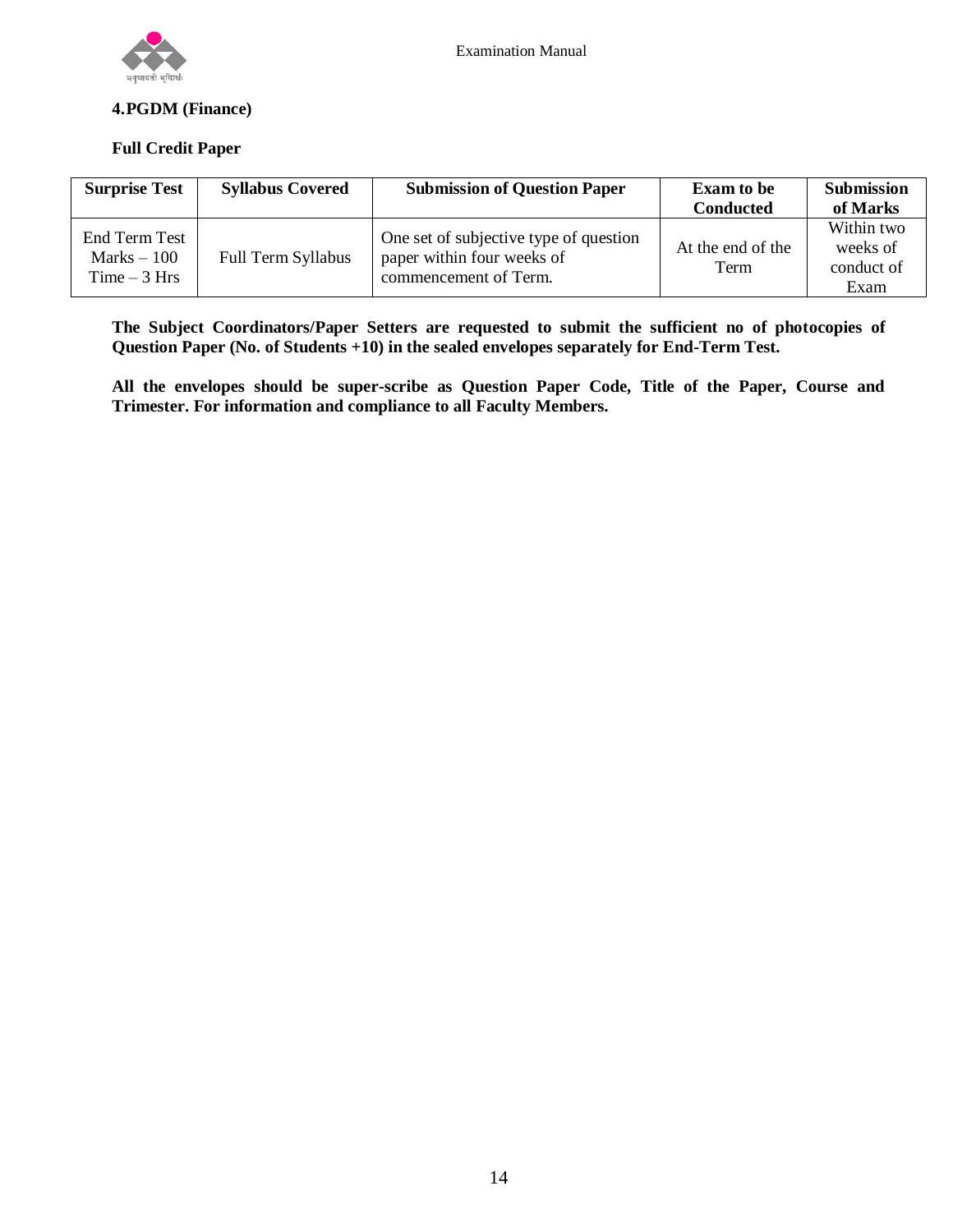

 **Annexure - B**

**Roll No………………..**

# **Format of End Term Question Paper- Full Credit**

# **ARUN JAITLEY NATIONAL INSTITUTE OF FINANCIAL MANAGEMENT**

# **PGDM (Financial Management) / FPM**

#### **……… Term Examination: (Month & Year)**

**Paper (Subject): …………………………………………………………………..**

#### **Time Allowed: 1 ½ Hours Max. Marks: 30**

**Instructions:** 

- **1. Do not write anything on the question paper except Roll No, any violation of examination norms may attract serious action.**
- **2. Attempt any three questions. All questions carry 10 marks each.**

#### **GUIDELINES FOR PAPER-SETTERS**

- 1. Paper-Setter shall set the question paper considering the following:
- i) Syllabus of the subject
- ii) Degree of Difficulty
- iii) The paper shall include a mix of conceptual as well as application of topics.
- iv) The Paper consists of 5 questions covering the full syllabus. Multiple choice questions/ case study/ short questions may also be suitably blended in the paper.
- v) Theory paper in all subjects related to Information Technology.
- 2. Ensure that no question is erroneously or ambiguously worded, leading to an interpretation different from the question intends to convey.
- 3. The Question Paper should be clearly typed on one side of the paper so as to ensure accuracy in printing. Care should be taken to see that no mistake (spelling or technical) is left.
- 4. The title(s) of the book(s) allowed in the examination hall may specifically be mentioned on the question paper itself. Similarly, any additional needs of the examinees such as Tables, Graph Papers, and Scientific Calculators etc. may also be intimated to the examinees as well as the Examination Cell well in advance.
- 5. Paper Setter to get sufficient (no. of students +10) photocopies/ printout of the question paper and sealed in an envelope.
- 6. Both the sets of Question Paper will be sealed in an envelope separately and clearly marked this as 'A' & 'B' and also super-scribed as under.
	- I. Question Paper code,
	- II. Title of the paper,
	- III. Course and trimester

Both these sealed envelopes will be kept in a third bigger sealed envelope which should also be superscribed as question Paper code, Title of the paper, course and trimester.

7. Paper setter will issue the certificate indicating the requirement for attempting question paper like usage of calculator, formulas,log tables, statistical table etc.

8. The Paper Setters shall keep their appointment strictly confidential.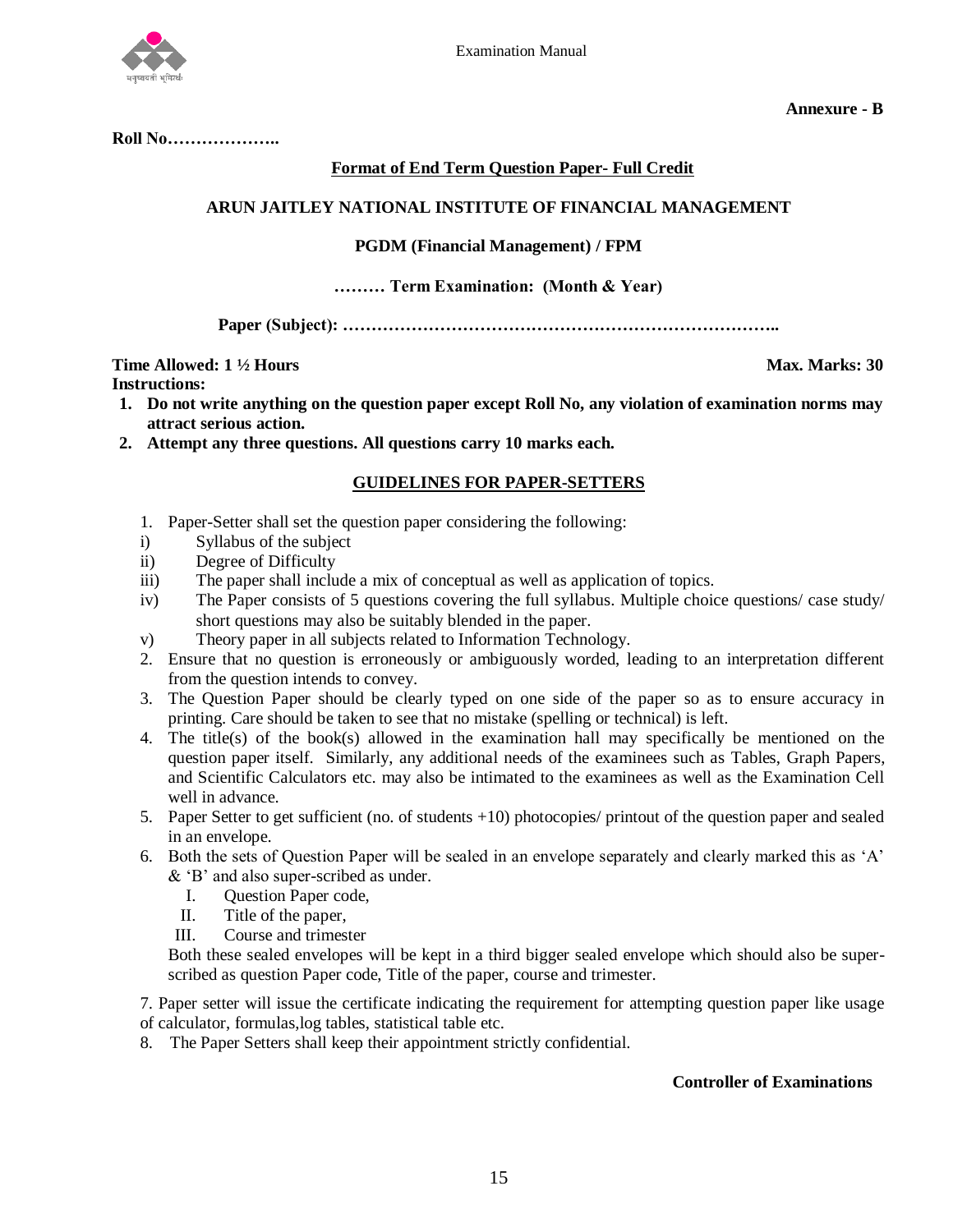

**Roll No………………..**

**Annexure - C**

# **Format of End Term Question Paper - Half Credit**

# **ARUN JAITLEY NATIONAL INSTITUTE OF FINANCIAL MANAGEMENT**

# **PGDM (Financial Management)**

#### **……… Term Examination: (Month & Year)**

**Paper (Subject): …………………………………………………………………..**

#### **Time Allowed: 1 Hour Max. Marks: 15 Instructions:**

- **1. Do not write anything on the question paper except Roll No, any violation of examination norms may attract serious action.**
- **2. Attempt any two questions. All questions carry 7.5 marks each.**

# **GUIDELINES FOR PAPER-SETTERS**

- 1. Paper-Setter shall set the question paper considering the following:
- i) Syllabus of the subject
- ii) Degree of Difficulty
- iii) The paper shall include a mix of conceptual as well as application of topics.
- iv) The Paper consist of 4 questions covering full syllabus. Multiple choice questions/ case study/ short questions may also be suitably blended in the paper.
- v) Theory paper in all subjects related to Information Technology.
- 2. Ensure that no question is erroneously or ambiguously worded, leading to an interpretation different from the question intends to convey.
- 3. The Question Paper should be clearly typed on one side of the paper so as to ensure accuracy in printing. Care should be taken to see that no mistake (spelling or technical) is left.
- 4. The title(s) of the book(s) allowed in the examination hall may specifically be mentioned on the question paper itself. Similarly, any additional needs of the examinees such as Tables, Graph Papers, and Scientific Calculators etc. may also be intimated to the examinees as well as the Examination Cell well in advance.
- 5. Paper Setter to get sufficient (no. of students +10) photocopies/ printout of the question paper and sealed in an envelope.
- 6. Both the sets of Question Paper will be sealed in an envelope separately and clearly marked this as 'A' & 'B' and also super-scribed as under.
	- I. Question Paper code,
	- II. Title of the paper,
	- III. Course and trimester

Both these sealed envelopes will be kept in a third bigger sealed envelope which should also be superscribed as question Paper code, Title of the paper, course and trimester.

- 7. Paper setter will issue the certificate indicating the requirement for attempting question paper like usage of calculator, formulas,log tables, statistical table etc.
- 8. The Paper Setters shall keep their appointment strictly confidential.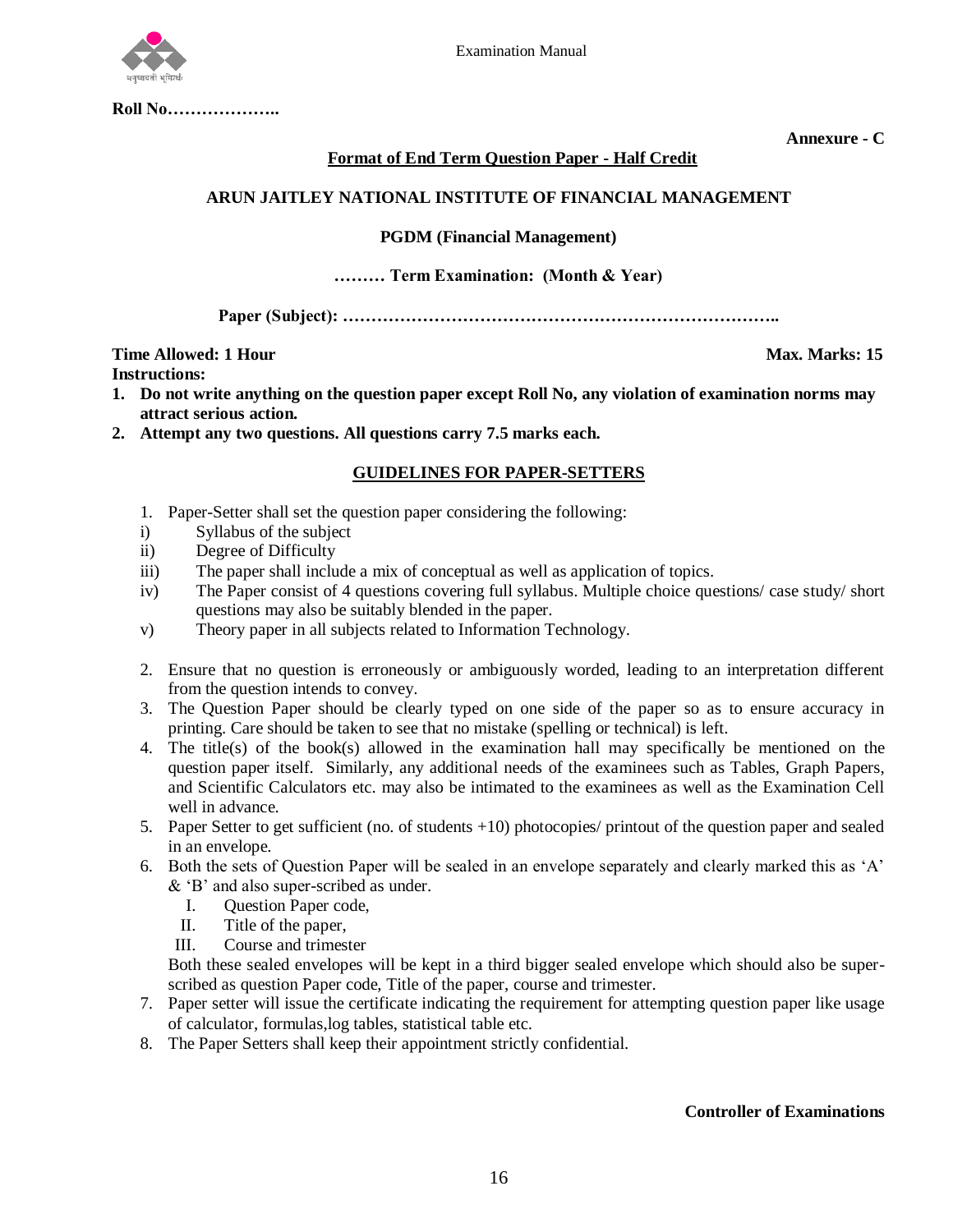

**Annexure – D**

**Roll No………………..**

#### **Format of End Term Question Paper- Full Credit**

# **ARUN JAITLEY NATIONAL INSTITUTE OF FINANCIAL MANAGEMENT**

#### **PTC**

#### **……… Term Examination: (Month & Year)**

**Paper (Subject): …………………………………………………………………..**

# **Time Allowed: 3 Hours Max. Marks: 70**

**Instructions:** 

- **1. Do not write anything on the question paper except Roll No, any violation of examination norms may attract serious action.**
- **2. Attempt any three questions. All questions carry 10 marks each.**

#### **GUIDELINES FOR PAPER-SETTERS**

- 1. Paper-Setter shall set the question paper considering the following:
	- i) Syllabus of the subject
	- ii) Degree of Difficulty
	- iii) The paper shall include a mix of conceptual as well as application of topics.
	- iv) Question 1 will be compulsory question consisting of 10 questions of 2 marks each. Participants will attempt any 5 question out of remaining 7 questions of 10 marks each. (Total no. of questions will be 8.)
	- v) Theory paper in all subjects related to Information Technology.
- 2. Ensure that no question is erroneously or ambiguously worded, leading to an interpretation different from the question intends to convey.
- 3. The Question Paper should be clearly typed on one side of the paper so as to ensure accuracy in printing. Care should be taken to see that no mistake (spelling or technical) is left.
- 4. The title(s) of the book(s) allowed in the examination hall may specifically be mentioned on the question paper itself. Similarly, any additional needs of the examinees such as Tables, Graph Papers, and Scientific Calculators etc. may also be intimated to the examinees as well as the Examination Cell well in advance.
- 5. Paper Setter to get sufficient (no. of students +10) photocopies/ printout of the question paper and sealed in an envelope.
- 6. Both the sets of Question Paper will be sealed in an envelope separately and clearly marked this as 'A' & 'B' and also super-scribed as under.
	- I. Question Paper code,
	- II. Title of the paper,
	- III. Course and trimester

Both these sealed envelopes will be kept in a third bigger sealed envelope which should also be superscribed as question Paper code, Title of the paper, course and trimester.

- 7. Paper setter will issue the certificate indicating the requirement for attempting question paper like usage of calculator, formulas, log tables, statistical table etc.
- 8. The Paper Setters shall keep their appointment strictly confidential.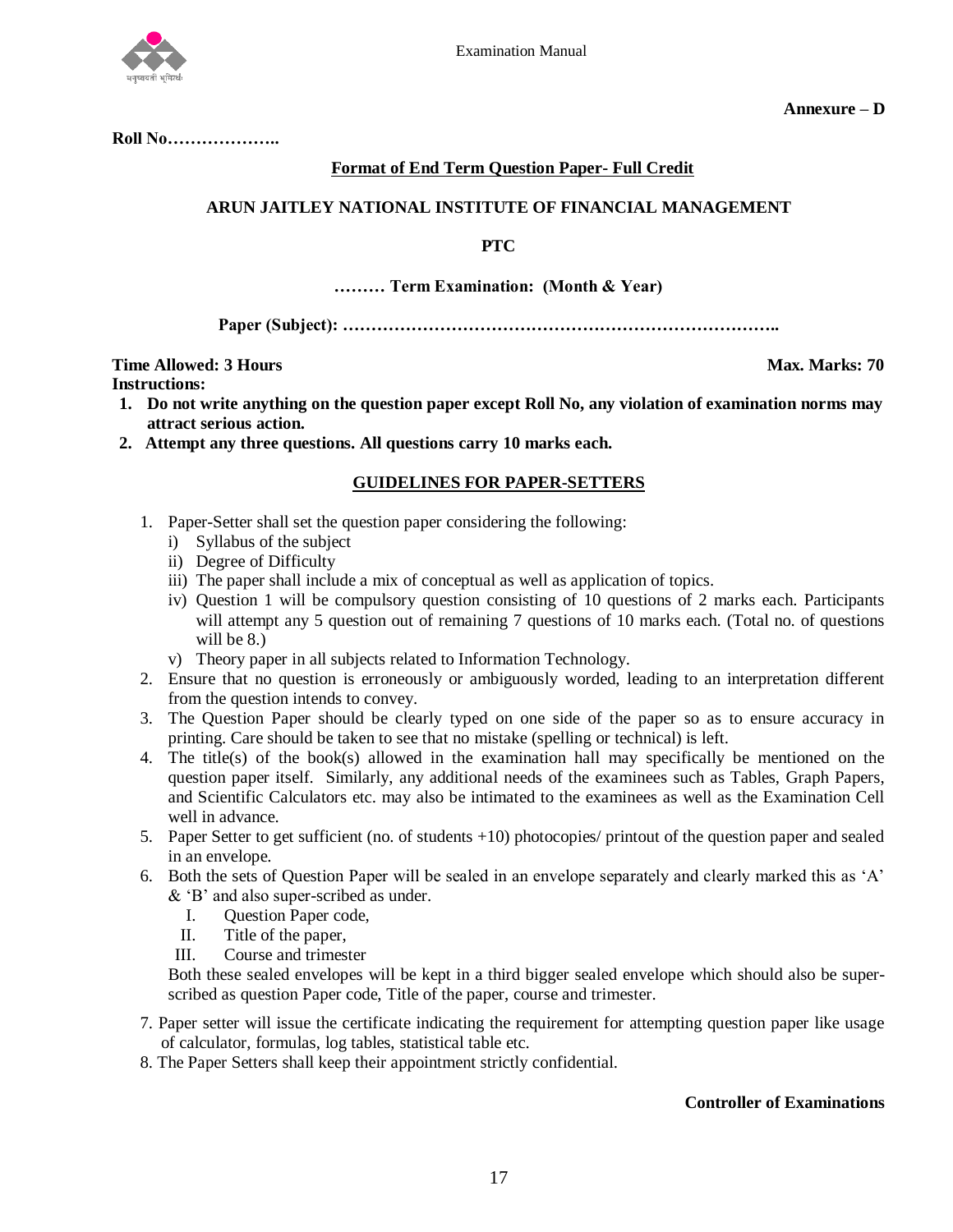

**Roll No………………..**

# **Format of End Term Question Paper - Full Credit**

# **ARUN JAITLEY NATIONAL INSTITUTE OF FINANCIAL MANAGEMENT PGDGA&IA**

# **……… Term Examination: (Month & Year)**

**Paper (Subject): …………………………………………………………………..**

# **Time Allowed: 2 Hours Max. Marks: 50**

# **Instructions:**

- **1. Do not write anything on the question paper except Roll No, any violation of examination norms may attract serious action.**
- **2. Attempt any four questions. All questions carry 12.5 marks each.**

# **GUIDELINES FOR PAPER-SETTERS**

- 1. Paper-Setter shall set the question paper considering the following:
	- i) Syllabus of the subject
	- ii) Degree of Difficulty
	- iii) The paper shall include a mix of conceptual as well as application of topics.
	- iv) The Paper consist of 7 questions covering full syllabus. Multiple choice questions/ case study/ short questions may also be suitably blended in the paper.
	- v) Theory paper in all subjects related to Information Technology.
- 2. Ensure that no question is erroneously or ambiguously worded, leading to an interpretation different from the question intends to convey.
- 3. The Question Paper should be clearly typed on one side of the paper so as to ensure accuracy in printing. Care should be taken to see that no mistake (spelling or technical) is left.
- 4. The title(s) of the book(s) allowed in the examination hall may specifically be mentioned on the question paper itself. Similarly, any additional needs of the examinees such as Tables, Graph Papers, and Scientific Calculators etc. may also be intimated to the examinees as well as the Examination Cell well in advance.
- 5. Paper Setter to get sufficient (no. of students +10) photocopies/ printout of the question paper and sealed in an envelope.
- 6. Both the sets of Question Paper will be sealed in an envelope separately and clearly marked this as 'A' & 'B' and also super-scribed as under.
	- I. Question Paper code,
	- II. Title of the paper,
	- III. Course and trimester

Both these sealed envelopes will be kept in a third bigger sealed envelope which should also be superscribed as question Paper code, Title of the paper, course and trimester.

- 7. Paper setter will issue the certificate indicating the requirement for attempting question paper like usage of calculator, formulas, log tables, statistical table etc.
- 8. The Paper Setters shall keep their appointment strictly confidential.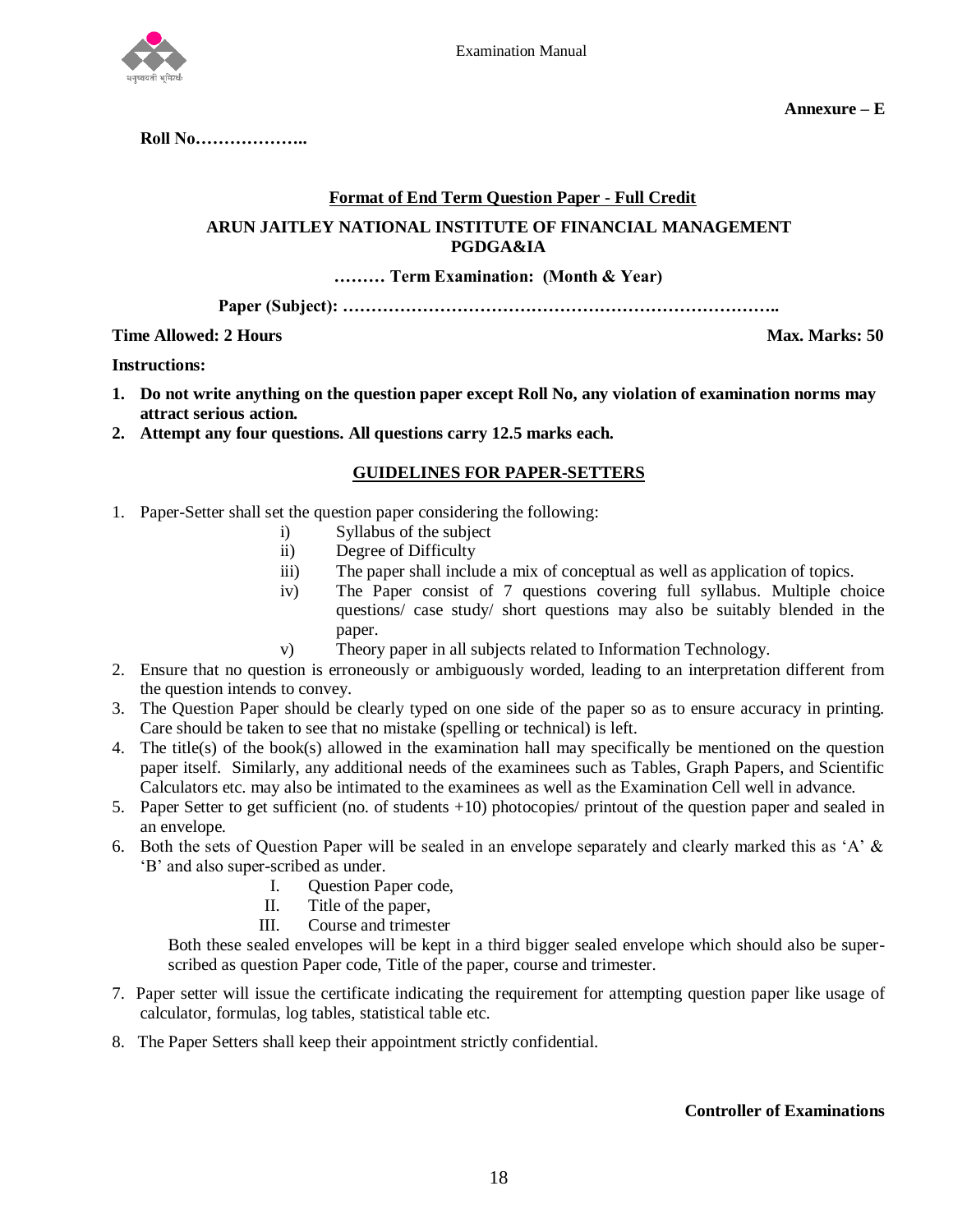

**Roll No………………..**

**Annexure- F**

# **Format of End Term Question Paper -Half Credit**

# **ARUN JAITLEY NATIONAL INSTITUTE OF FINANCIAL MANAGEMENT PGDGA&IA ……… Term Examination: (Month & Year)**

**Paper (Subject): …………………………………………………………………..**

**Time Allowed: 1 ½ Hours** Max. Marks: 25

# **Instructions:**

- **1. Do not write anything on the question paper except Roll No, any violation of examination norms may attract serious action.**
- **2. Attempt any three questions. All questions carry 8.33 marks each.**

# **GUIDELINES FOR PAPER-SETTERS**

- 1. Paper-Setter shall set the question paper considering the following:
	- i) Syllabus of the subject
	- ii) Degree of Difficulty
	- iii) The paper shall include a mix of conceptual as well as application of topics.
	- iv) The Paper consist of 5 questions covering full syllabus. Multiple choice questions/ case study/ short questions may also be suitably blended in the paper.
	- v) Theory paper in all subjects related to Information Technology.
- 2. Ensure that no question is erroneously or ambiguously worded, leading to an interpretation different from the question intends to convey.
- 3. The Question Paper should be clearly typed on one side of the paper so as to ensure accuracy in printing. Care should be taken to see that no mistake (spelling or technical) is left.
- 4. The title(s) of the book(s) allowed in the examination hall may specifically be mentioned on the question paper itself. Similarly, any additional needs of the examinees such as Tables, Graph Papers, and Scientific Calculators etc. may also be intimated to the examinees as well as the Examination Cell well in advance.
- 5. Paper Setter to get sufficient (no. of students +10) photocopies/ printout of the question paper and sealed in an envelope.
- 6. Both the sets of Question Paper will be sealed in an envelope separately and clearly marked this as 'A' & 'B' and also super-scribed as under.
	- a) Question Paper code,
	- b) Title of the paper,
	- c) Course and trimester

Both these sealed envelopes will be kept in a third bigger sealed envelope which should also be superscribed as question Paper code, Title of the paper, course and trimester.

- 7. Paper setter will issue the certificate indicating the requirement for attempting question paper like usage of calculator, formulas, log tables, statistical table etc.
- 8. The Paper Setters shall keep their appointment strictly confidential.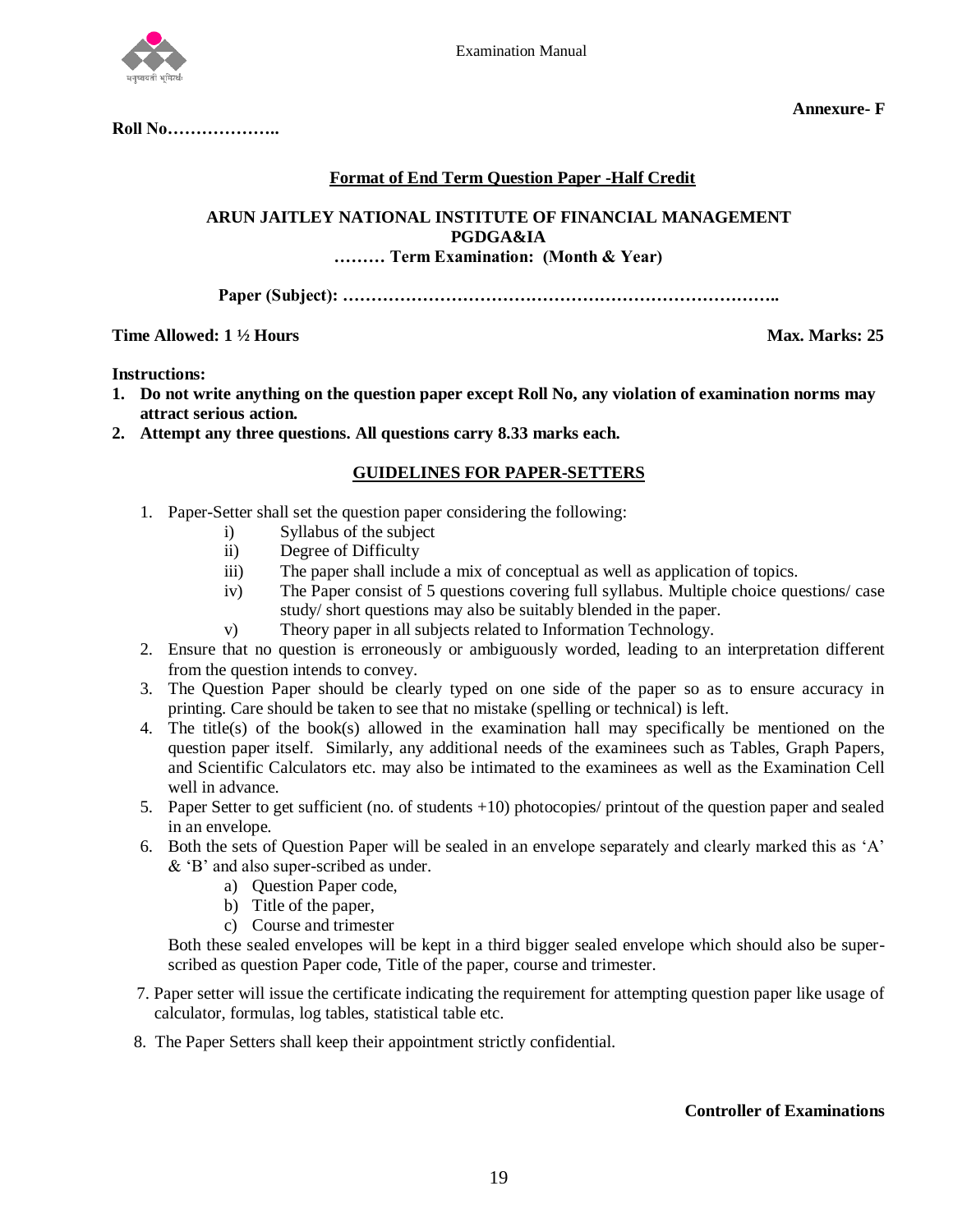

# **DUTIES OF INVIGILATORS**

- 1. The invigilator will receive the question papers and the blank answer sheets for the examination 20 Minutes before commencement of the examination and ensure that the packets etc. are in sealed condition.
- 2. He/She shall ensure that the seating arrangement given by the COE has not been disturbed un-authorisely by anybody, by checking the Roll Nos. written on the desk by the examination branch with the seating plan.
- 3. He/She shall take the attendance of the examinees by getting their full signatures on the attendance sheet provided to him/her.
- **4. He/She has to sign the answer sheets of all the examinees and also ensure that the examinee has correctly written the name of the course, name of subject and date of examination on the body of the answer sheet.**
- 5. The sealed envelopes containing the question papers shall be opened by the invigilator in the presence of the examinees immediately before the commencement of the examination after getting it certified by anyone examinee as "Cover found sealed".
- 6. He/She will ensure that no examinee enters the examination hall later than half an hour after the commencement of the examination and no examinee departs the examination hall earlier than 45 minutes after the examination commences for temporary absence.
- 7. In respect of question papers, which are to be answered 'with books', he/she will regulate the use of these permitted books.
- 8. He/She will ensure that the permitted books brought into the examination hall for question papers "with books" do not contain any extraneous notes, solutions, etc.
- **9. He/She will take appropriate action, including expulsion from the examination hall against the examinee if examinee is using unfair means. In the event of expulsion of an examinee from the examination hall, the invigilator shall send a report to the Director with an endorsement to COE for further action.**
- 10. No answer books will be allowed to be taken away by any examinee from the examination hall.
- 11. Only simple calculators for performing basic arithmetical functions will be allowed to be used by the examinee.
- **12. The invigilator must ensure that no examinee is keeping his mobile phone in the examination hall.**
- **13. The invigilator must ensure that the examinee put time when he go out the examination hall and come back during the examination in the register kept in the examination hall.**
- **14. Maintenance of discipline and decorum and prevention of unfair means are important aspects and no dilution of these should be allowed.**
- 15. Before opening the packet the invigilator will read out the instructions relating to the set of question paper 'A' or 'B' to be used and show the participants that envelope is in sealed condition. (PGDM (FM)).
- 16. It may be ensured that all the examinees have written their Roll Nos. on the body of Question Paper.
- 17. Compensatory time of 20 minutes per hour for each paper will be allowed to a blind candidate and the candidate with locomotors disability and cerebral palsy.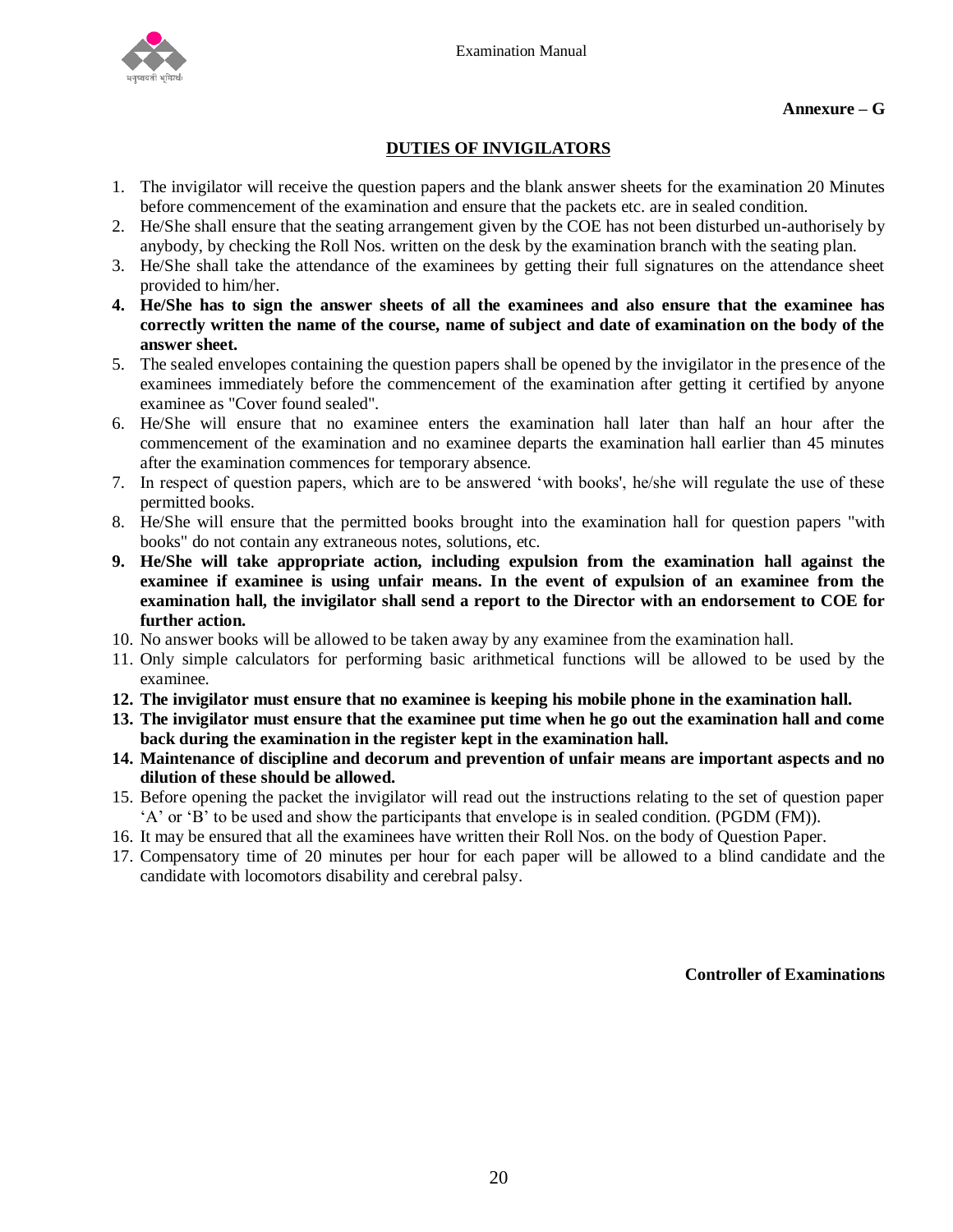

# **GUIDELINES FOR ANSWER-BOOKS EVALUATORS**

- 1. The Answer Sheet shall be evaluated as per the marking scheme for each question paper. Award to be assigned for each of the value points as per the marking scheme specified by the Paper Setter.
- 2. The evaluated answer sheets duly signed along with the award Marks List duly signed on each page are to be returned to the Controller of Examinations within **two weeks**.
- 3. Answer books may either be personally handed over or may be sent by registered parcel to the Controller of Examination along with the Award list sealed in a separate envelop within specified period.
- 4. Each page of the Award List should bear the signature of the Examiner.
- 5. The evaluator shall keep the appointment strictly confidential.
- 6. Checking of Answer Sheets will be done by the Red Color Pen.
- 7. The Green color pen will be used for checking for re-evaluation of answer sheets/re-totaling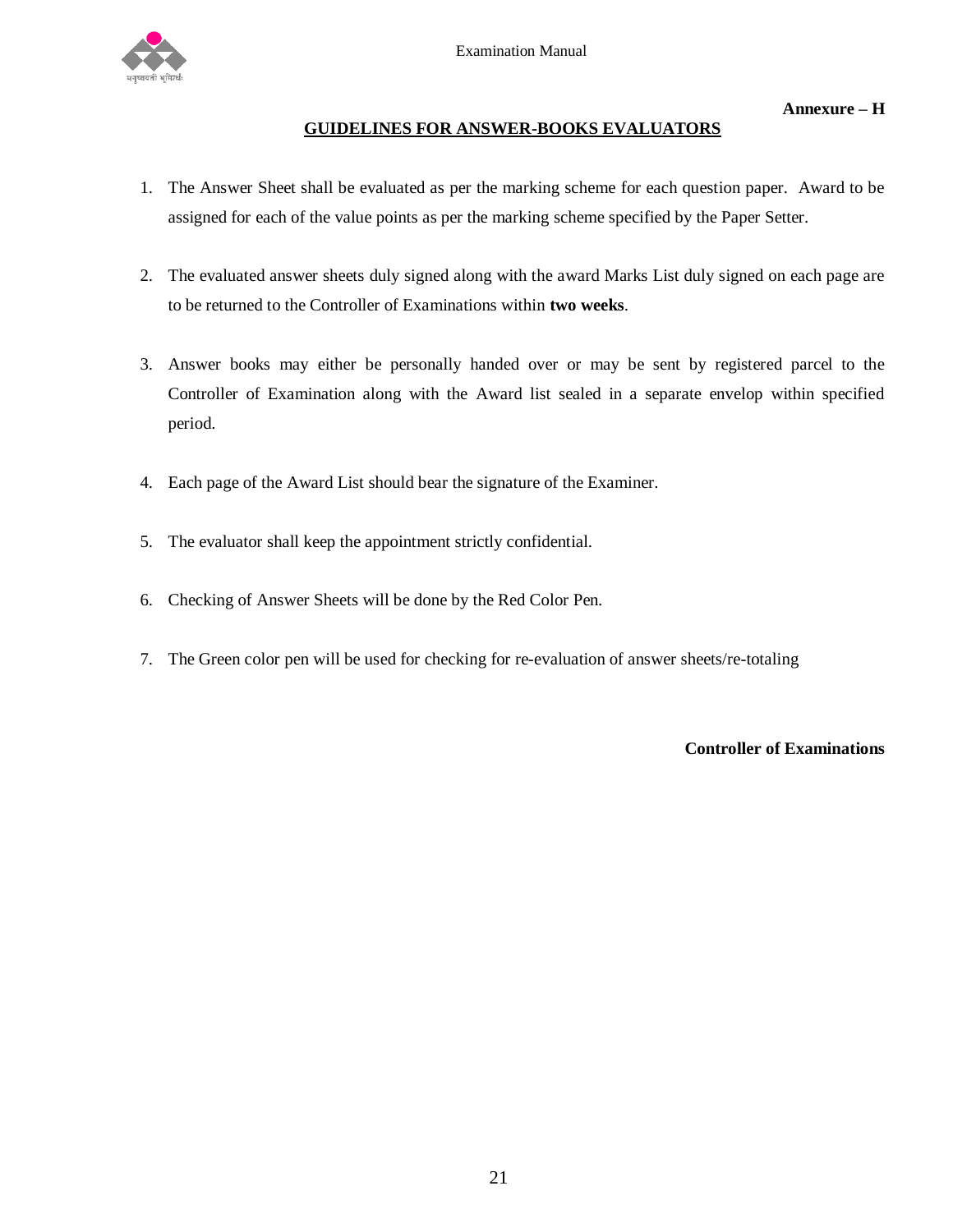

#### **Annexure – I**

# **INSTRUCTIONS FOR EXAMINEES**

- 1. All examinees must occupy their respective seats as per the seating plan 15 minutes before start of Examination.
- **2.** Examinee shall write his/her Roll No. at the designated place on the Answer Book / Additional Sheet before he/she starts writing the answers. **NAME SHOULD NOT BE WRITTEN ON THE ANSWER SHEETS IN ANY CASE.**
- 3. He/She must hand over the Answer Book to the Invigilator on completion of the paper. No examinee is allowed to take away any Answer Book/Additional Sheet from the examination hall.
- 4. Examinee must put their signatures on the attendance sheet without fail.
- 5. Scientific calculators are forbidden. Only simple calculators for performing arithmetical functions can be used by the examinee. The participants have to bring their own calculator. They are not allowed to borrow from other examinee during the examination. Exam cell will not provide calculator to examinee.
- **6. Examinees are not permitted to carry any of their mobile phones/bags/folders/ notes to their seats. All such materials, other than those specified by the instructor to the Exam Cell, may be kept in a place identified by Exam Cell.**
- 7. No answer book(s) or question paper(s) will be issued to any examinee as long as he/she is in possession of any book/notes/bags etc. However, with the permission of the invigilator concerned, prescribed books are allowed to be brought in for an open book examination. Bringing any other book(s) (for open book examination) will also be considered as adopting unfair means.
- 8. The question paper is not allowed to be taken away while temporarily leaving the examination hall.
- 9. The COE, Invigilator or any other authorized officer may check on unfair means including those of search and seizure.
- 10. Ordinarily, no examinee would be permitted to temporarily leave the examination hall during the first 45 minutes while the examination is in progress. Permission to temporarily leave the hall may be granted in exceptional circumstances.
- 11. The examinee will maintain discipline in the examination hall.